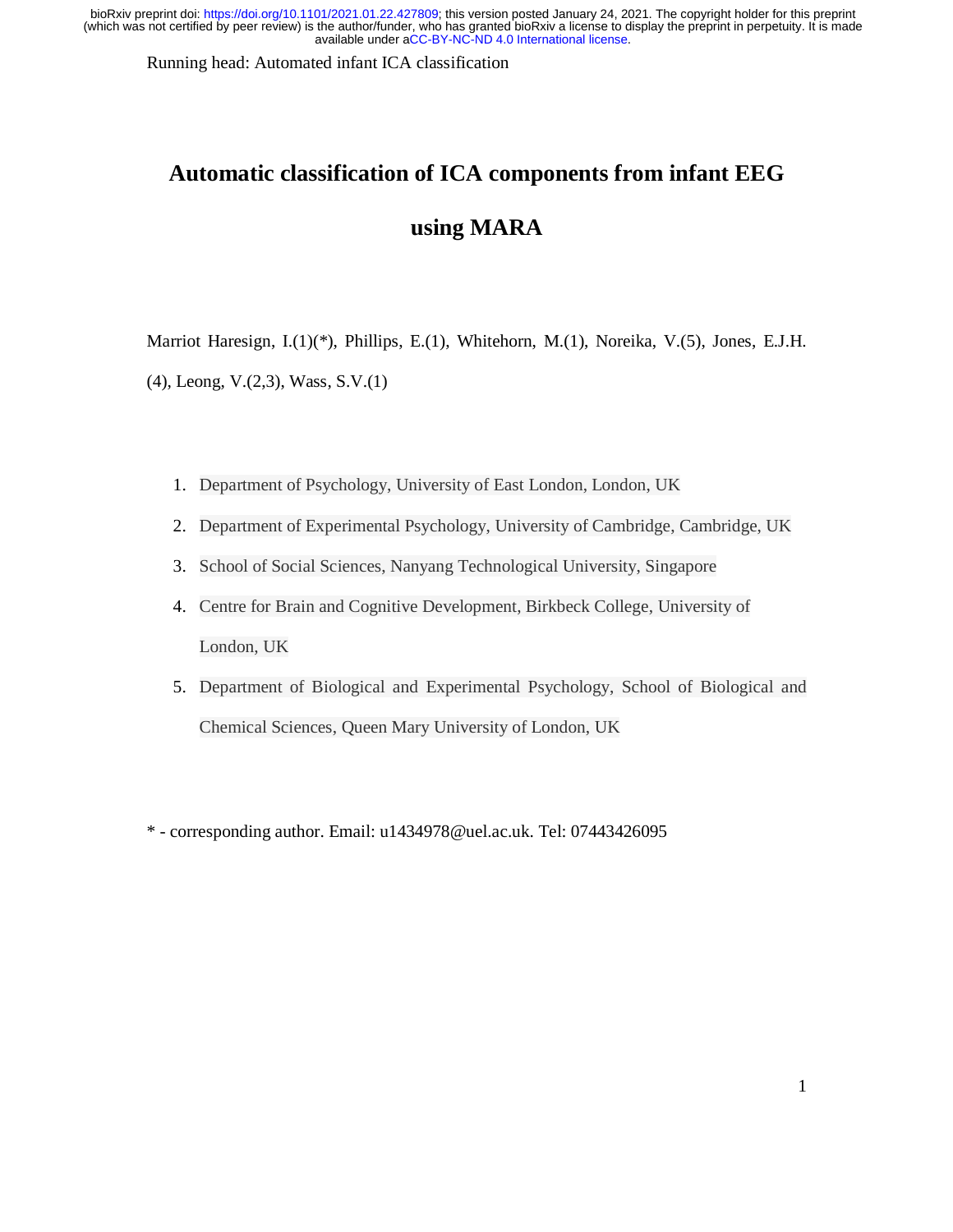Running head: Automated infant ICA classification

# **Abstract**

Automated systems for identifying and removing non-neural ICA components are growing in popularity among adult EEG researchers. Infant EEG data differs in many ways from adult EEG data, but there exists almost no specific system for automated classification of source components from paediatric populations. Here, we adapt one of the most popular systems for adult ICA component classification for use with infant EEG data. Our adapted classifier significantly outperformed the original adult classifier on samples of naturalistic free play EEG data recorded from 10 to 12-month-old infants, achieving agreement rates with the manual classification of over 75% across two validation studies ( $n=44$ ,  $n=25$ ). Additionally, we examined both classifiers ability to remove stereotyped ocular artifact from a basic visual processing ERP dataset, compared to manual ICA data cleaning. Here the new classifier performed on level with expert manual cleaning and was again significantly better than the adult classifier at removing artifact whilst retaining a greater amount of genuine neural signal, operationalised through comparing ERP activations in time and space. Our new system (iMARA) offers developmental EEG researchers a flexible tool for automatic identification and removal of artifactual ICA components.

# *Keywords*

EEG; Deep learning; Artifact correction; Independent component analysis (ICA); Eventrelated potentials (ERP)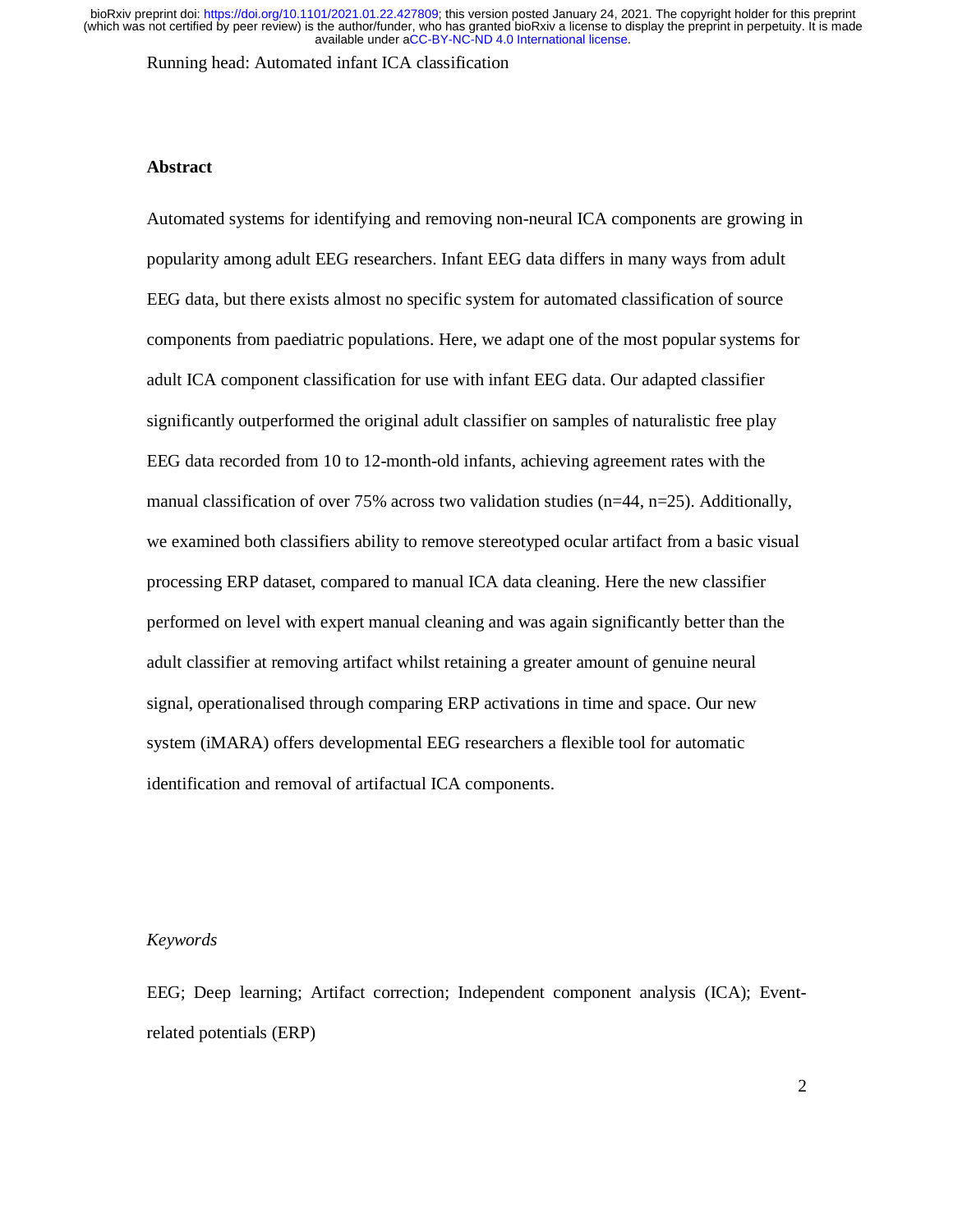Running head: Automated infant ICA classification

# **1. Introduction**

The use of EEG in developmental cognitive neuroscience has led to a rich understanding of how the brain develops throughout early life. EEG has provided insights from birth into the development of skills such as face processing (e.g., Farroni, Csibra, Simion, and Johnson 2002) attention (e.g., Xie, Mallin and Richards, 2018), memory (e.g., Jones, Goodwin, Orekhova, Charman Dawson, Webb, and Johnson, 2020) and social interaction (e.g., Wass, Noreika, Georgieva, Clackson, Brightman, Nutbrown, Covarrubias, and Leong, 2018). It has also been pivotal in identifying risk factors associated with developmental disorders (e.g., Orekhova, Elsabbagh, Jones, Dawson, Charman, Johnson & the BASIS team, 2014) and later emerging psychopathology (e.g., Jones and Johnson, 2017). However, the field is challenged by a lack of scalable, standardised tools for artifact correction. In this paper, we present one lossless approach tuned for naturalistic artifact correction.

# *1.1. Traditional approaches to artifact removal*

Despite its value, EEG recorded from paediatric populations is particularly susceptible to artifact contamination and typically contains fewer sections of clean uninterrupted data due to lower recording tolerances (Gabard-Durham, Leal, Wilkinson, and Levin, 2018; Debnah, Buzzel, Morales, Bowers, Leach, and Fox, 2020). One common approach to deal with this is to manually remove sections of the continuous data that are contaminated with artifact. However, this method of data cleaning can be problematic. For example, artifact correction for large EEG datasets can be very time consuming, and as developmental neuroscience is growing and EEG datasets are becoming larger, automated pre-processing tools are needed to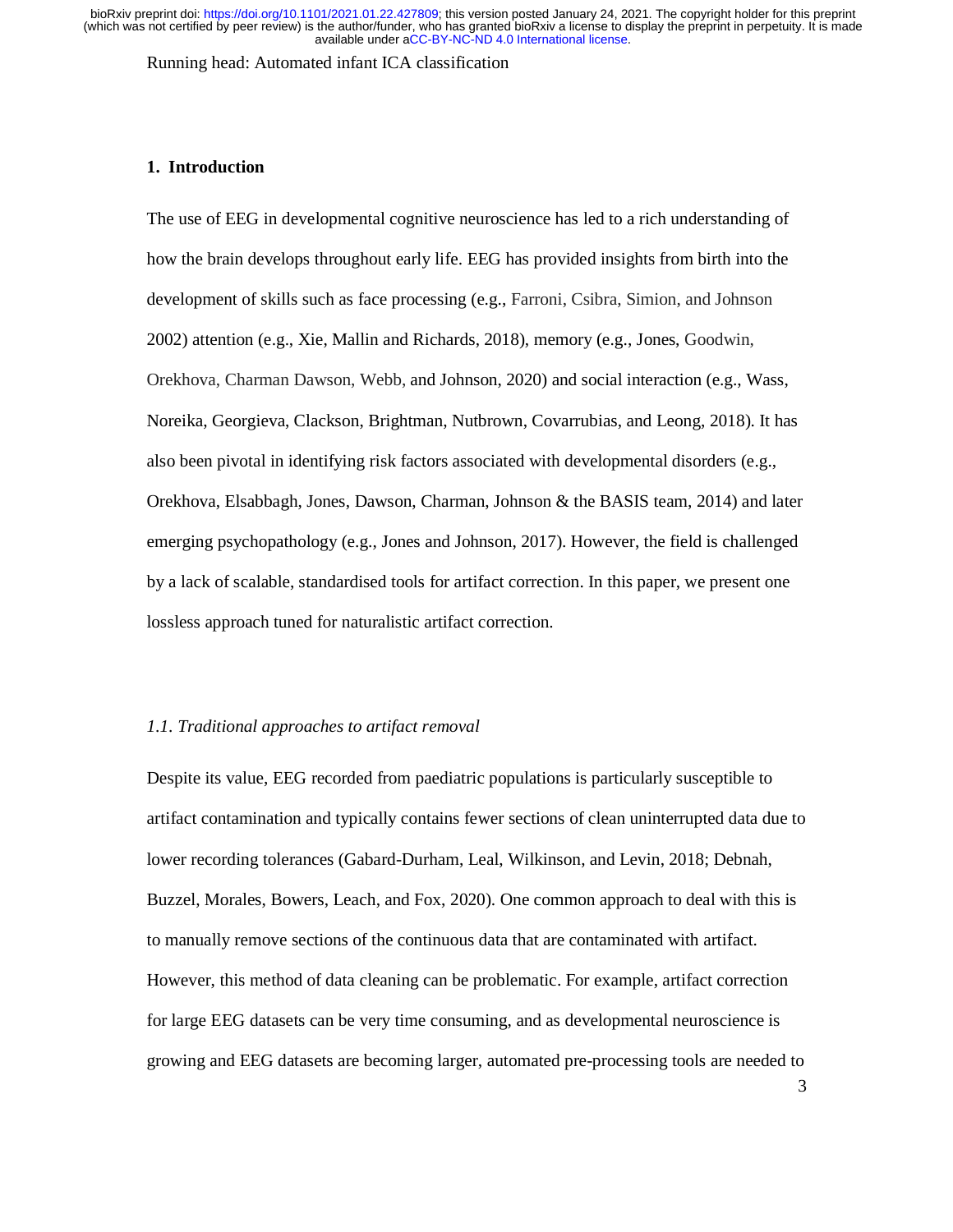Running head: Automated infant ICA classification

efficiently process large-scale data, taking less time than manual cleaning (Webb, Bernier, Henderson, Johnson, Jones, Lerner, and Westerfield, 2015). Further manual cleaning is inherently subjective and there exist few comprehensive reviews to guide researchers (e.g., Chaumon, Bishop, and Busch, 2015). Recent studies have introduced methods for automatically identifying and removing segments of data contaminated by artifact in paediatric populations (e.g., Gabard-Durnham et al., 2018). These types of studies address the need for standardisation and speed but rely on complete removal of artifact-affected segments. Further, many of the currently available methods for paediatric EEG have procedures designed specifically for higher electrode density recordings, it is necessary to develop artifact correction approaches that are also flexible to low-density recordings, which are often used in infant EEG studies.

Recently, there has been a drive towards the use of more naturalistic paradigms in EEG research (Risko, Richardson, and Kingstone, 2016; Wass, Whitehorn, Marriott Haresign, Phillips, and Leong, 2020; Holleman, Hooge, Kemner, and Hessels, 2020). However, naturalistic EEG recordings provide additional analytical challenges over traditional screenbased tasks. For example, in traditional screen-based/ event-related tasks in which the child is passively exposed to a set of stimuli, artifacts are more randomly distributed with respect to stimulation. Removal of sections containing significant artifact can in this context be potentially beneficial, as visual experience during these sections might also be different (e.g., at its simplest the child might be fussing and not be attending to the image on the screen). However, in naturalistic paradigms, removal of whole sections of data is particularly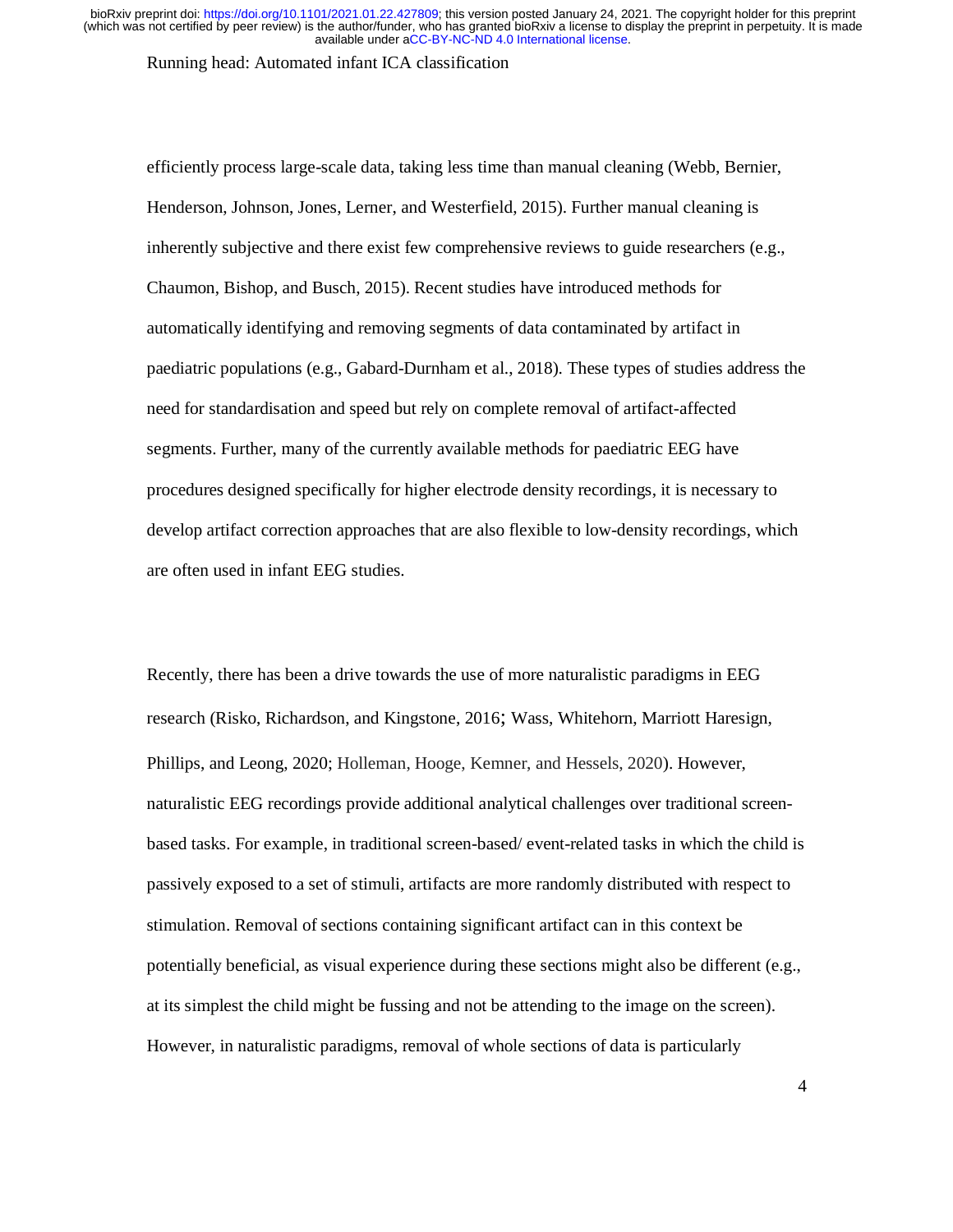Running head: Automated infant ICA classification

problematic because data segments contaminated by artifact often covary with cognitive/ attentional processes of interest. Specifically, in naturalistic paradigms, the 'stimulation' is often child-controlled (e.g., the child turning to the parent in a naturalistic interaction), and so artifacts are more likely to be time-locked to neural signals of interest; the removal of artifact is thus likely to also affect the analysis of neural signals. Thus, we need approaches to the correction of artifact that remove artifactual signals from the EEG recording throughout the session, rather than removing whole segments of both signal and noise – so-called lossless pipelines.

### *1.2. Lossless approaches*

Independent components analyses (ICA) applied to EEG data separates the contributing sources to the scalp EEG (Rutledge and Bouveresse 2013), which allows researchers to examine what mixture of pure source signals and their respective contributions make up each row of the data matrix (e.g data at each electrode) and to consider how these different source signals are weighted topographically (Makeig, Bell, Jung, and Sejnowski, 1996). By decomposing the EEG into its source components, researchers can inspect and remove components associated with artifact from the data and then remix the remaining components and project back into the original data format. This is a lossless approach as it does not involve the removal of entire sections of the data.

We note only one other attempt to provide a system for automatic ICA classification appropriate for paediatric EEG data. The adjusted-ADJUST program (Leach, Morales,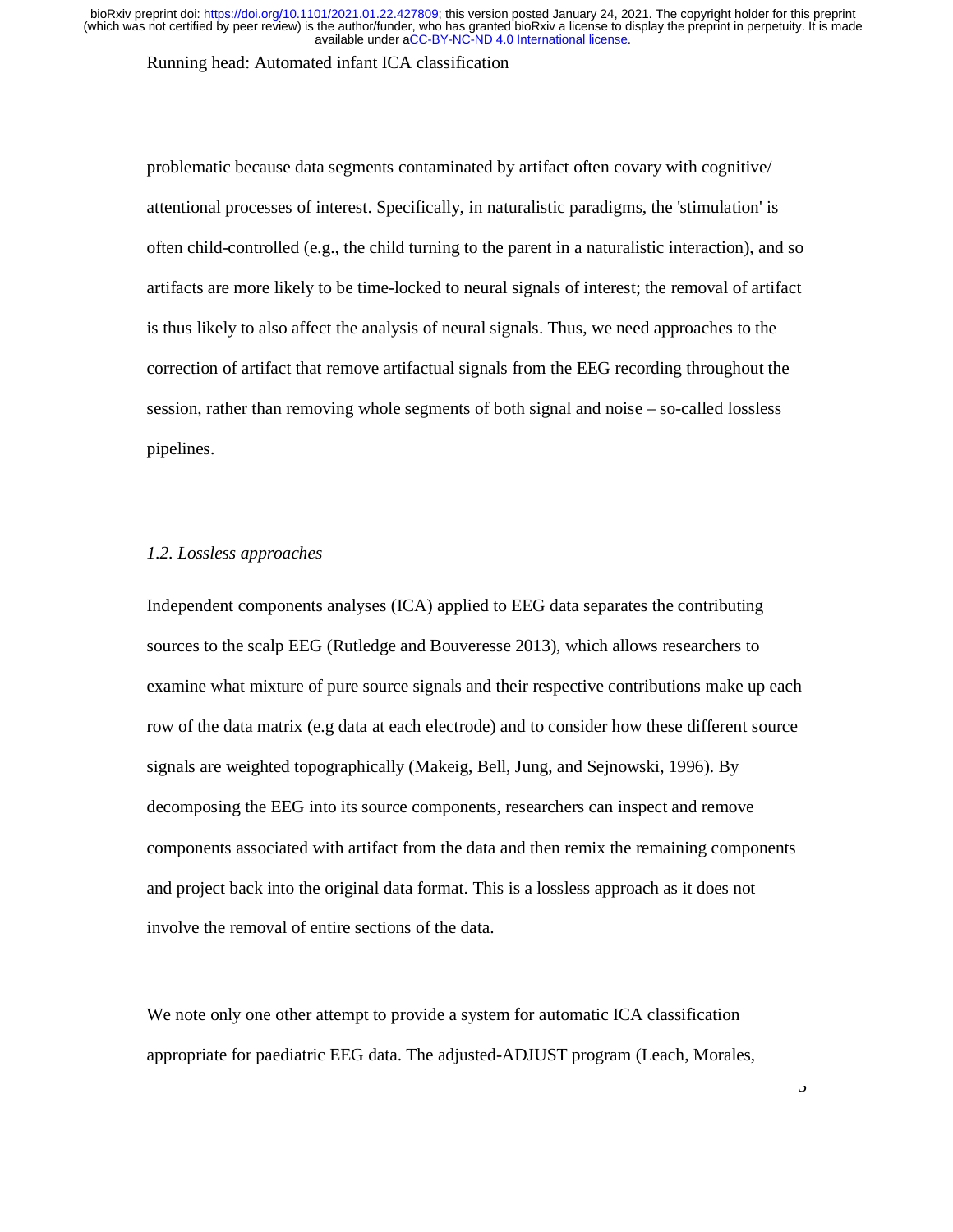Running head: Automated infant ICA classification

Bowers, Buzzell, Debnath, Beall, and Fox, 2020) provides developmental researchers with an excellent framework for automating ICA classification from typical repeated stimulus EEG data. Leach and colleagues' system achieved classification agreement with human coders of >85% with EEG recorded from 6-month-old infants. Whilst this is an impressive system, we feel that its application is limited for developmental EEG practitioners. Firstly, the adjusted-ADJUST program is set up to primarily deal with stereotypical eye movement artifact. Three of the five categories it sorts ICA-components into are related to ocular motor activity. Second, it is designed for event-locked paradigms with a repeated stimulus and is not able to incorporate continuous EEG data, such as the non-event locked paradigms, which are frequently used to study neural entrainment in parent-infant interactions (Wass et al., 2020). Third, validations of the system focused on the percentage of trials rejected, which further emphasises its suitability only for trial-based, pre-epoched data. In this manuscript we offer an alternative solution, that is flexible to continuous and event-locked data.

# *1.3. The MARA classification system*

Many researchers perform manual classification to identify which of the components identified by ICA arise from genuine neural sources, and which are artifact. Other researchers have, however, attempted to automate this process. In this paper, we focus on one **automated** method, the Multiple Artifact Rejection Algorithm (MARA). This was originally designed for classification and rejection of non-neural/ artifactual ICA-components in adult EEG data (Winkler, Haufe, & Tangermann, 2011). The MARA classification system is grounded in the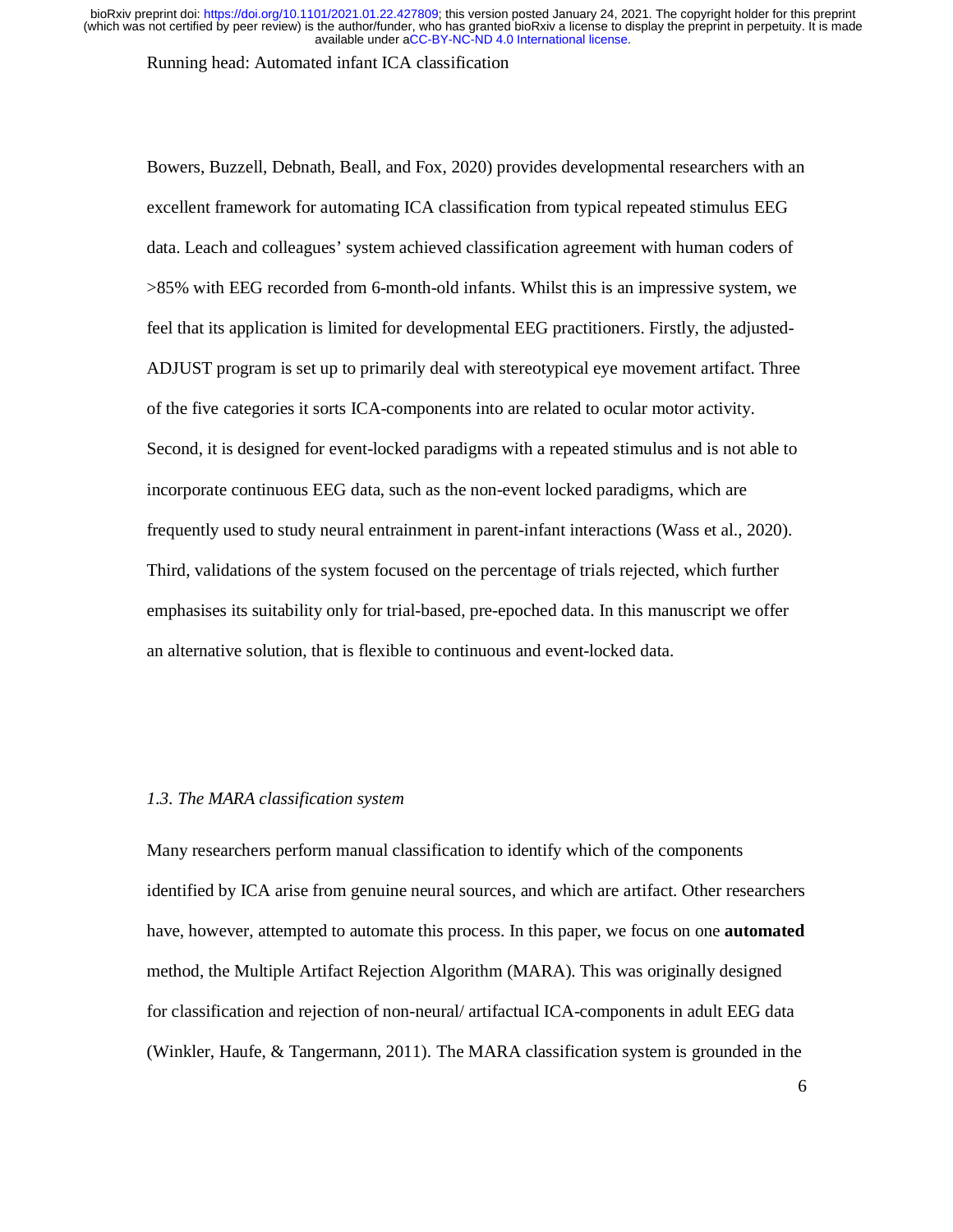Running head: Automated infant ICA classification

use of a binary linear classifier, whereby solving the equation (finding a separating hyperplane  $(H)$ :  $H = \text{sign}(w \cdot x + b) \{-1, 1\}$  (1)

Where w is a weight vector obtained from samples of labelled training data, x is a feature vector and b is a bias term, classification of ICA- components as neural or artifact is achieved. The MARA classifier was originally trained using 690 ICA-components from an adult EEG reaction time study ( $n = 23$  datasets), which had been manually classified as artifact/neural. The accuracy of the classifier was then tested on 1080 additional components from the same study. Accuracy was tested by comparing the results of the automatic ICA classification to manual ICA classification. The system achieved agreement rates of approximately 91%, (i.e., 9% of components were classified differently when comparing the automatic and manual classification). Accuracy was then further tested on new data from two other studies; an auditory event-related potential (ERP) paradigm (n=18 datasets); and a motor imagery BCI paradigm  $(n = 80$  datasets), both with different channel setups and participants. Testing the performance of the classifier on the additional data revealed agreement/error rates between the automatic and manual classification of 85/15% (Winkler et al 2011).

Despite its popularity within adult EEG research, MARA has not received much attention within paediatric EEG research. This is perhaps because ICA itself is not widely used within traditional paediatric ERP research as a pre-processing tool. One previous study quantified the performance of MARA with paediatric EEG data. Gabard-Durnham and colleagues incorporated the classifier as part of their pre-processing tool kit (HAPPE- Gabard-Durnham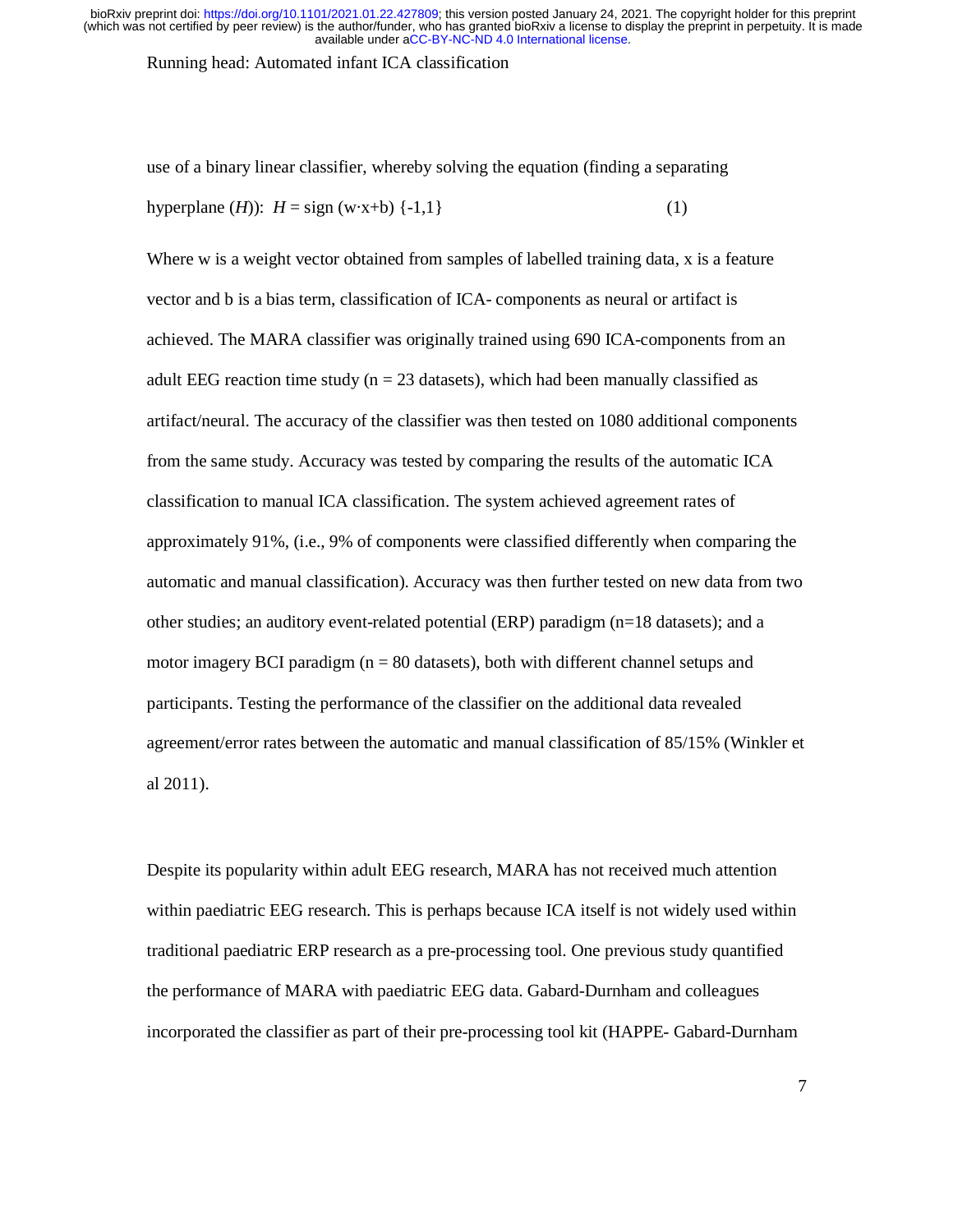#### Running head: Automated infant ICA classification

et al., 2018), applying it to samples of high density (128 channels) resting-state EEG from infants and children aged 3-36 months. The authors reported extremely high rates of rejection (>85%) of ICA components when used as part of a conventional EEG pre-processing pipeline (e.g., including referencing, filtering, channel rejection/interpolation and trial/ continuous data rejection). The lack of objective tools for automated EEG preprocessing is a problem as developmental cognitive neuroscience is growing in scale and robustness (Debnah et al., 2020; Desjardins, Van Noordt, Huberty, Segalowitz, and Elsabbagh, 2020). In the present study, we aim to address this need for systems for automatic ICA cleaning of infant EEG data that can be incorporated among other standard pre-processing procedures.

# *1.4. The need to tune artifact-removal approaches to infant EEG data*

Infant EEG has unique properties, requiring the design of specific tools for processing. EEG recorded from infants differs from that of children (Lepage, Jean $\Box$ François, and Théoret, 2006) and adults (Strogenova, Orekhova, and Posikera, 1999). For example, the canonical frequency bands e.g., delta (1-4Hz), theta (4-8Hz), alpha (9-13Hz) etc observed in adult EEG are observed at lower frequencies in infant EEG (Orekhova, Stroganova, Posikera, and Elam, 2006). Peaks in the power density spectrum that are associated with alpha activity typically observed in the 9-13Hz range in adults can be seen clearly between 6 and 9Hz in one-yearold infants (Strogenova et al., 1999) and are lower still in younger infants (Marshall, Bar'Haim, and Fox 2002). We also know that infant EEG tends to show greater power at lower (<6Hz) frequencies and that during development there is an observable increase in power at higher frequencies (Marshall et al., 2002). Whilst these differences have been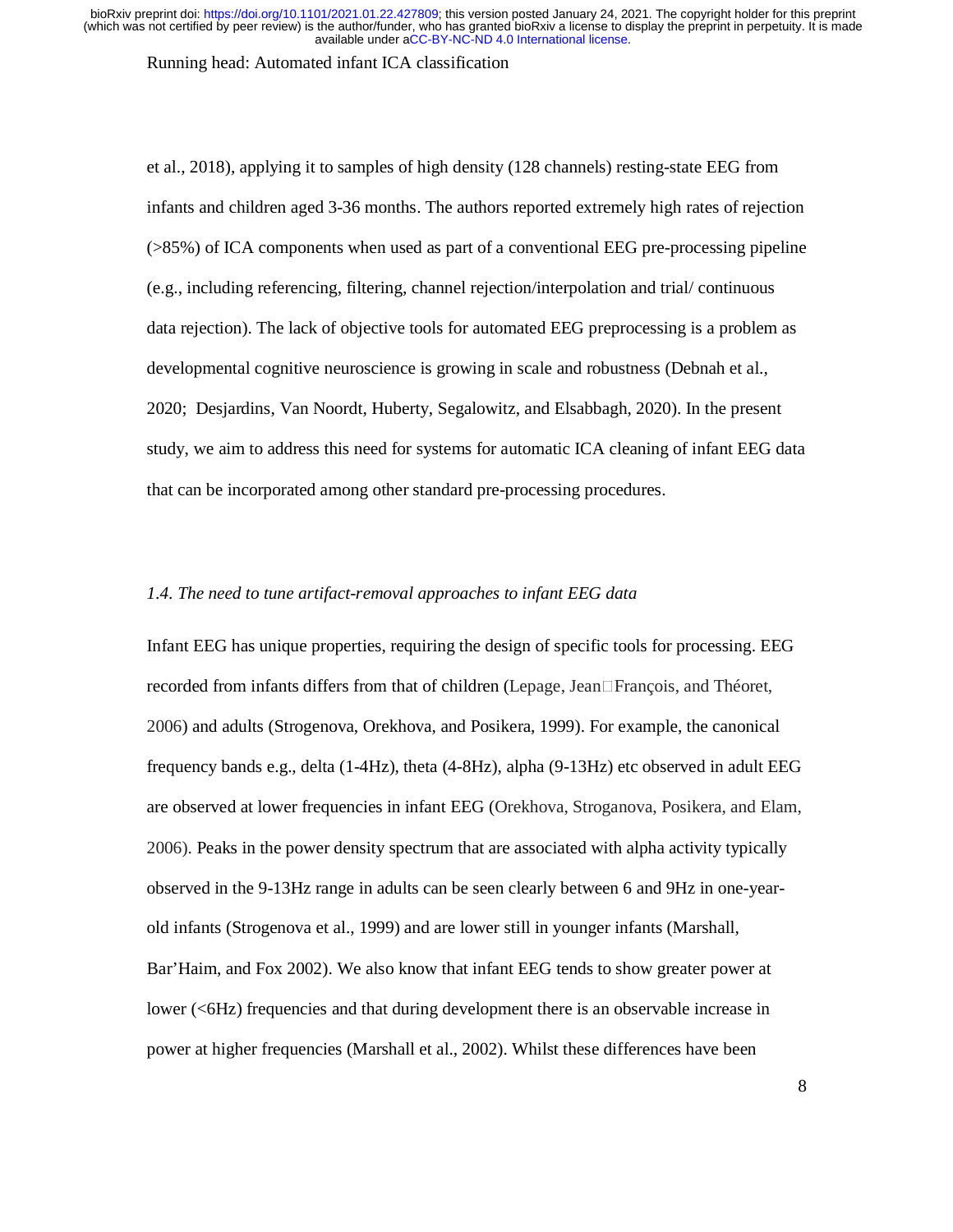Running head: Automated infant ICA classification

observed in scalp level EEG data and not at a source level, this evidence highlights differences in the distribution of power at lower frequencies and the overall composition of the 1/f power density curve for infant vs adult EEG.

There is also evidence to suggest that the spatial properties of infant EEG differ from those typical of adult EEG. For example, we know that infant alpha activity projected onto central scalp electrodes is present only in later stages of infant development, presumably accompanying advances in motor skills (Cuevas, Cannon, Yoo, and Fox, 2014), although the sources of these scalp activations are yet to be identified. Further, at the source level infant EEG is often more bilaterally symmetrical than adults (Piazza, Cantiani, Miyakoshi, Riva, Molteni, Reni, and Makeig, 2020), although strong spatial asymmetry or localisation to a specific spatial point can be a good indication of artifactual source components (Chaumon, et al., 2015). This evidence highlights that infant EEG source components do contain spatially distinct properties to those of typical adult EEG. Overall, the evidence highlights the differences between adult and infant EEG data both at the scalp and source level. It should be clear from reviewing these studies that attempting to classify infant ICA components using training data from adult EEG would lead to sub-optimal results.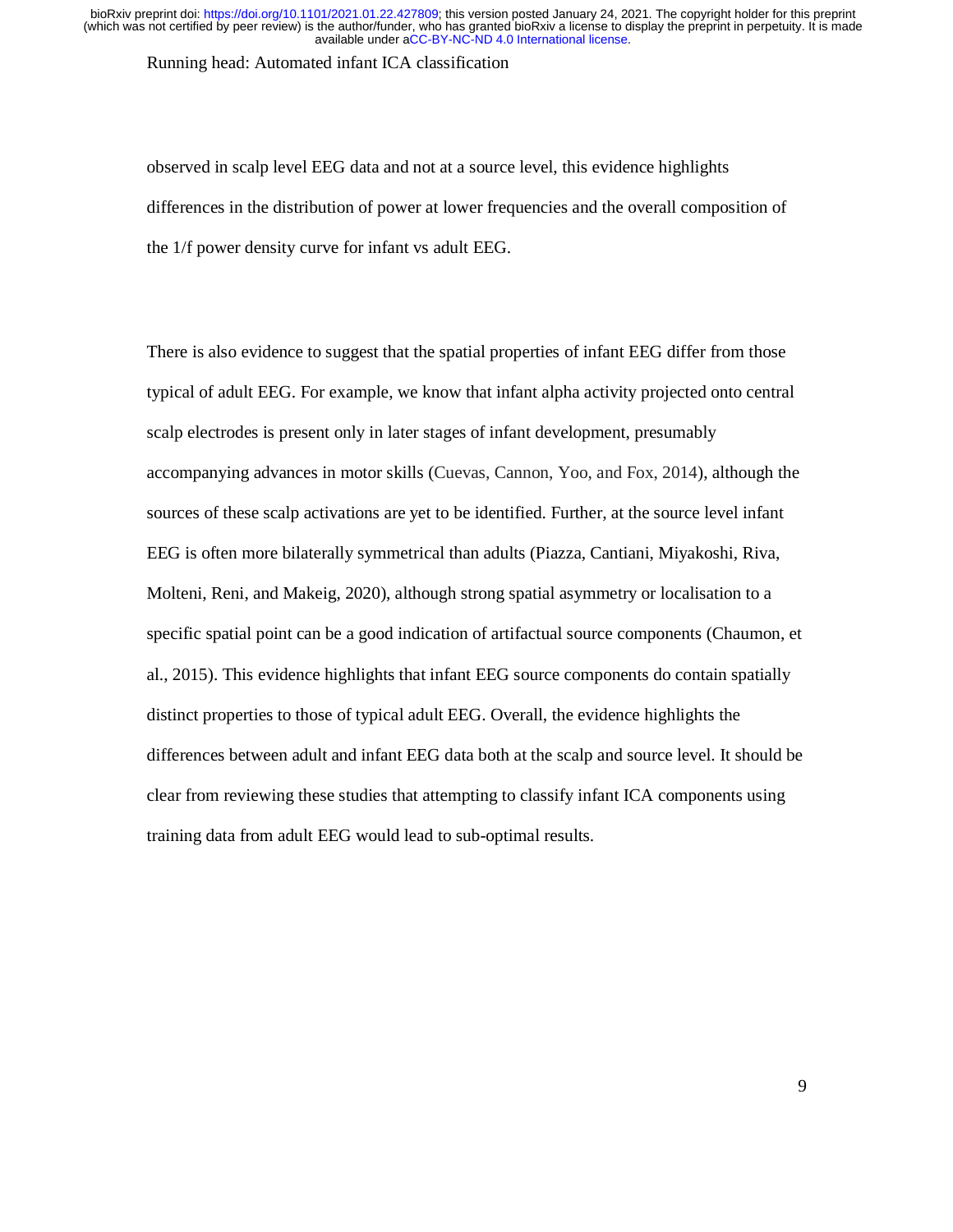Running head: Automated infant ICA classification

#### *1.5 Current study: motivation and goals*

In this study, we examine the performance of MARA when applied to samples of 32-channel infant EEG data acquired during naturalistic social interactions. We then adapt the MARA system to better fit the characteristics of infant EEG data. We do this in two ways; (1) by adapting the relevant time-frequency properties derived from the ICA used in classification; (2) by retraining the base classifier using data from infant EEG recordings. From here on we refer to the retrained classifier as iMARA.

To validate the performance of iMARA, we first looked at the inter-rater agreement of ICA components between three expert hand coders. Specifically, we looked at inter agreement between expert manual coders by calculating the Mean Square Error (MSE) on an n=15 subsample of infant and adult ICA-components from dataset 1. We then compared MARA and iMARA to the validated manually labelled infant ICA components across two validation studies: first (classifier validation 1), we tested the two classifiers' agreement with ICAcomponents manually classified by rater 1 on the full n=44, 1180 component dataset (again using MSE). Second (classifier validation 2), we tested the two classifiers' performance on infant ICA components from an unseen dataset (n=25, 670 components) obtained during a different recording session. In our final validation (classifier validation 3), we looked at ERP data generated using different methods to examine in greater detail their ability to remove specific types of artifact. In validation 3, differences in performance were quantified by comparing peak amplitude potentials across four conditions: i) data cleaned using iMARA;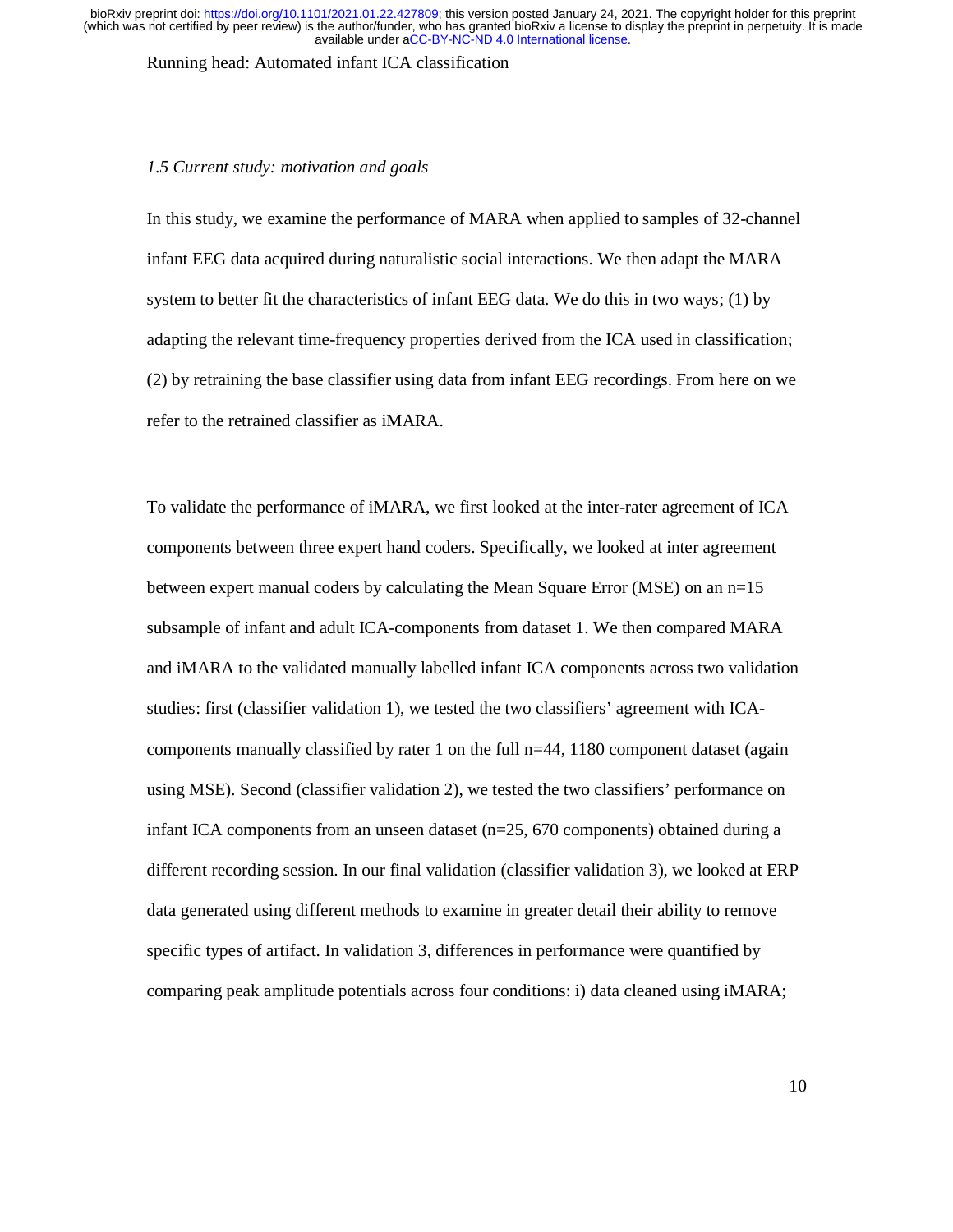Running head: Automated infant ICA classification

ii) data cleaned using MARA; iii) data cleaned using manual classification; iv) data not cleaned using ICA ('raw').

Evidence from co-registered EEG and eye-tracking studies using free viewing experimental paradigms has shown that when visual responses (e.g. a stimulus appearing on-screen) covary with eye movements (e.g. horizontal/ vertical saccades) separation of these signals is possible based on their time and spatial properties (Plöchl, Ossandon and Konig, 2012). For example, some types of eye movement artifacts e.g., vertical and horizontal eye movement transients (i.e., only lasting  $\sim$  200ms) peak at  $\sim$  100ms post saccade onset and have anteriorly dominated topographies, whereas visual components tend to peak 100-200ms after the peak of the artifact and have occipitally dominated topographies (Plöchl et al., 2012). Based on these findings and inspection of our data time-locked to saccade onsets, we set up our comparison between the four cleaning methods described above as follows. For comparison of removal of eye movement artifact time-locked to saccade onset, we compared peak amplitudes of potentials over frontal pole electrodes (FP1, FP2, AF3 and AF4) in the time window -100 (saccade onset) to 100ms (see also figure 3 for visual representation). For comparison of retention of visual response (i.e., the neural signal of interest) we compared peak amplitudes of potentials in the 200-300ms time window over occipital electrodes (PO3, PO4, O1, O2, O3). We also compared amplitudes in the 200-300ms time window over central electrodes (C3, CP1, CP5, CP6, CP2, C4, Cz) to examine how these signals propagated across the scalp.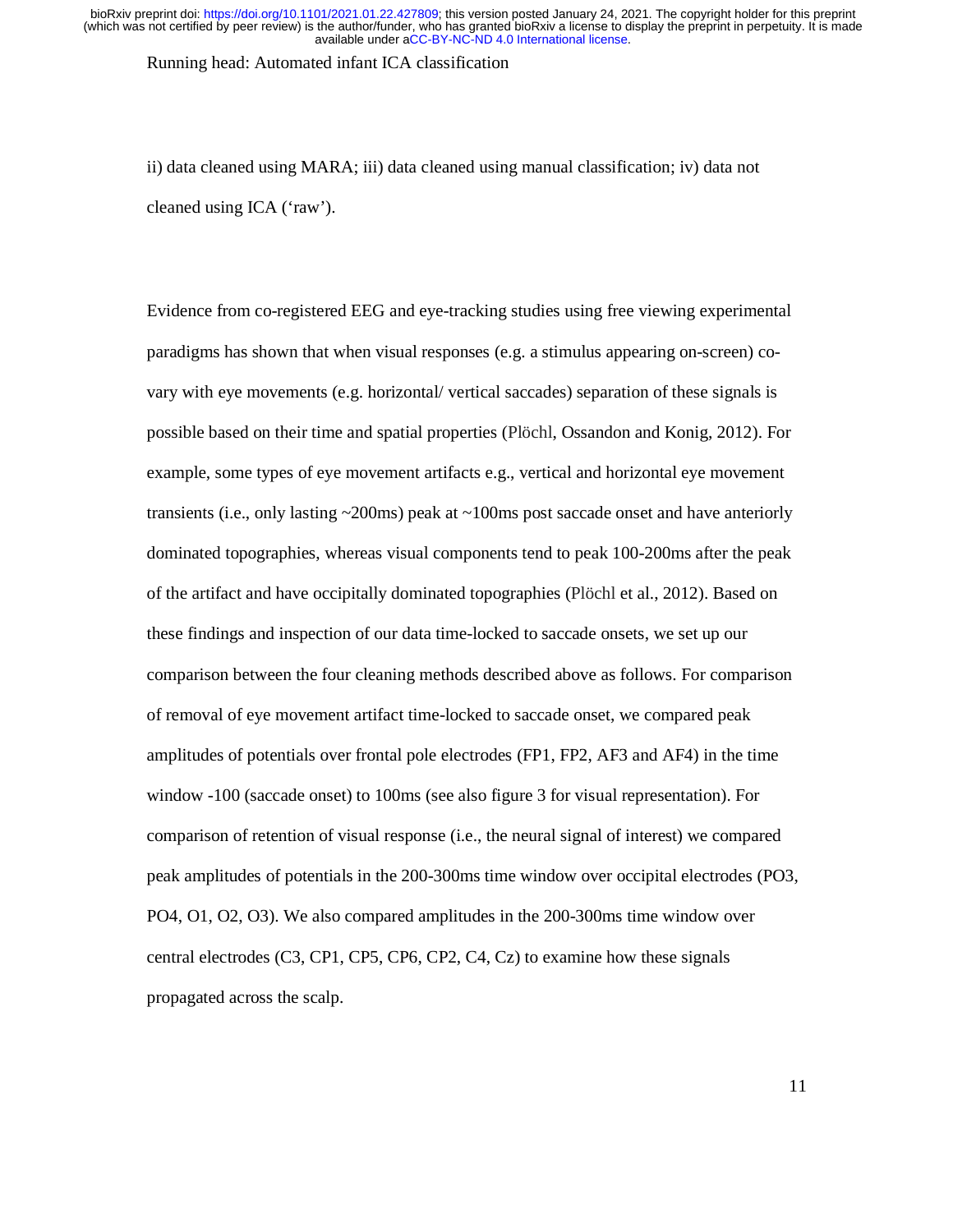Running head: Automated infant ICA classification

# **2. Methods**

# *2.1. Ethics statement*

This study was approved by the Psychology Research Ethics Committee at the University of East London. Participants were given a £50 shopping voucher for taking part in the project.

#### *2.2. Participants*

The same experimental paradigm was used for all validation dataset's, but recordings were taken from different sessions (weekly sessions 1 and 8 as part of a broader, 8-week programme of research).

Dataset 1 (Validation 1), 44 healthy (23 F, 21 M) infants participated in the study along with their mothers. Infants were aged mean 10.72 months, std=1.31. Dataset 1 was taken from the infant's visit 1 data.

Dataset 2 (Validation 2), 25 healthy (12 F, 13 M) infants contributed data. Infants were aged mean 12.60 months, std=1.27. Dataset 2 included the same infants with data taken from visit 8.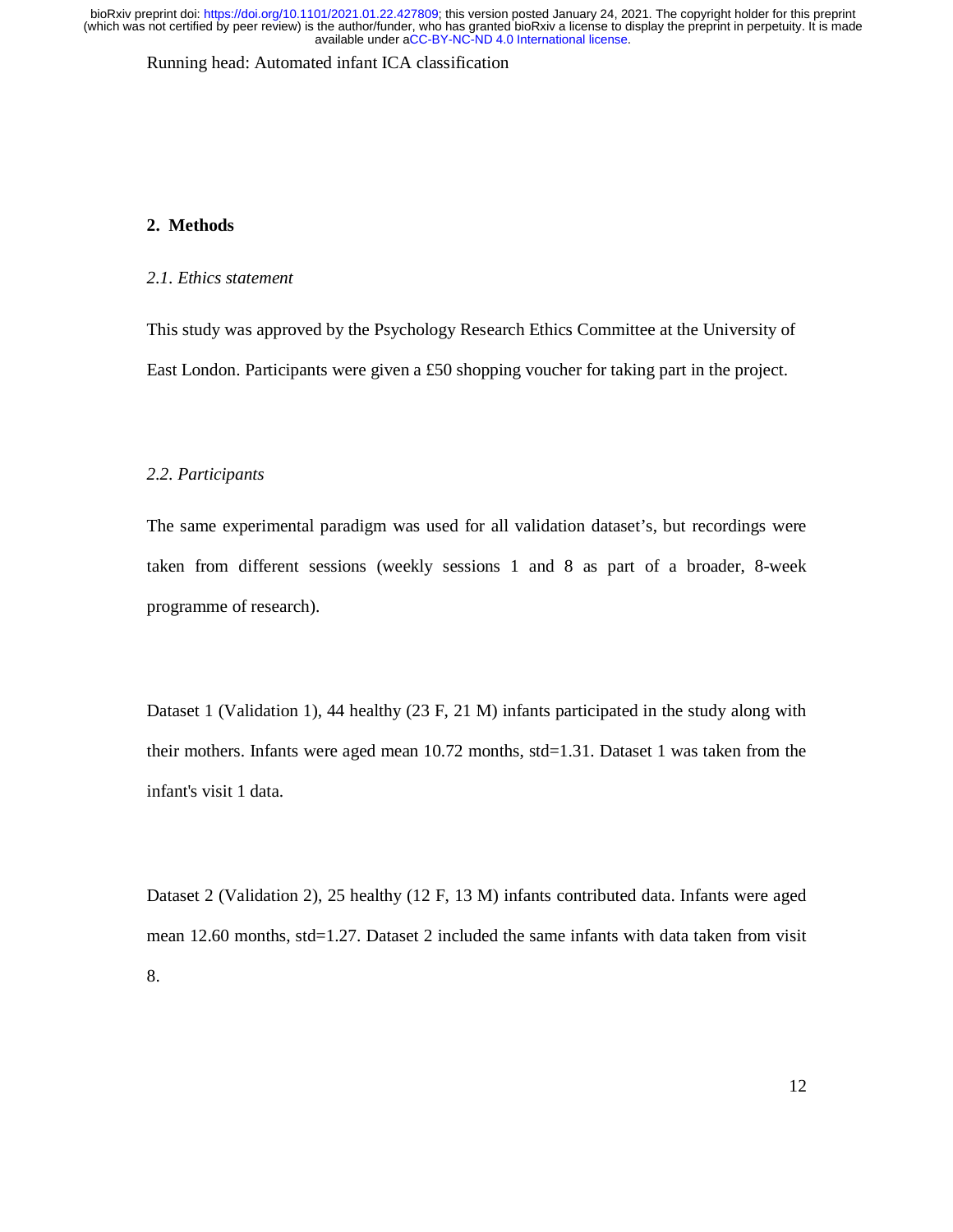Running head: Automated infant ICA classification

Dataset 3 (Validation 3), 36 healthy (17 F, 18 M) infants contributed data. Infants were aged 10-12 months (mean 10.70 months,  $std = 1.08$ ). Dataset 3 is a subset of dataset 1.

# *2.3. Experimental set-up and procedure*

Infants were positioned immediately in front of a table in a highchair. Adults were positioned on the opposite side of the 65cm-wide table, facing the infant. Adults were given toys to play with across a tabletop and asked to "play with their infant as they would normally do at home". Adults were also asked to lower the volume of their vocalisations to reduce the level of speech-related contamination in the EEG. Dual EEG was continuously acquired from the parents and infants for the approx. 25 min duration of the play session. For this study, we used only the infant's EEG.

# *2.4. EEG data acquisition*

EEG signals were obtained using a dual 32-channel Biosemi system (10-20 standard layout). EEG was recorded at 512 Hz with no online filtering using the Actiview software.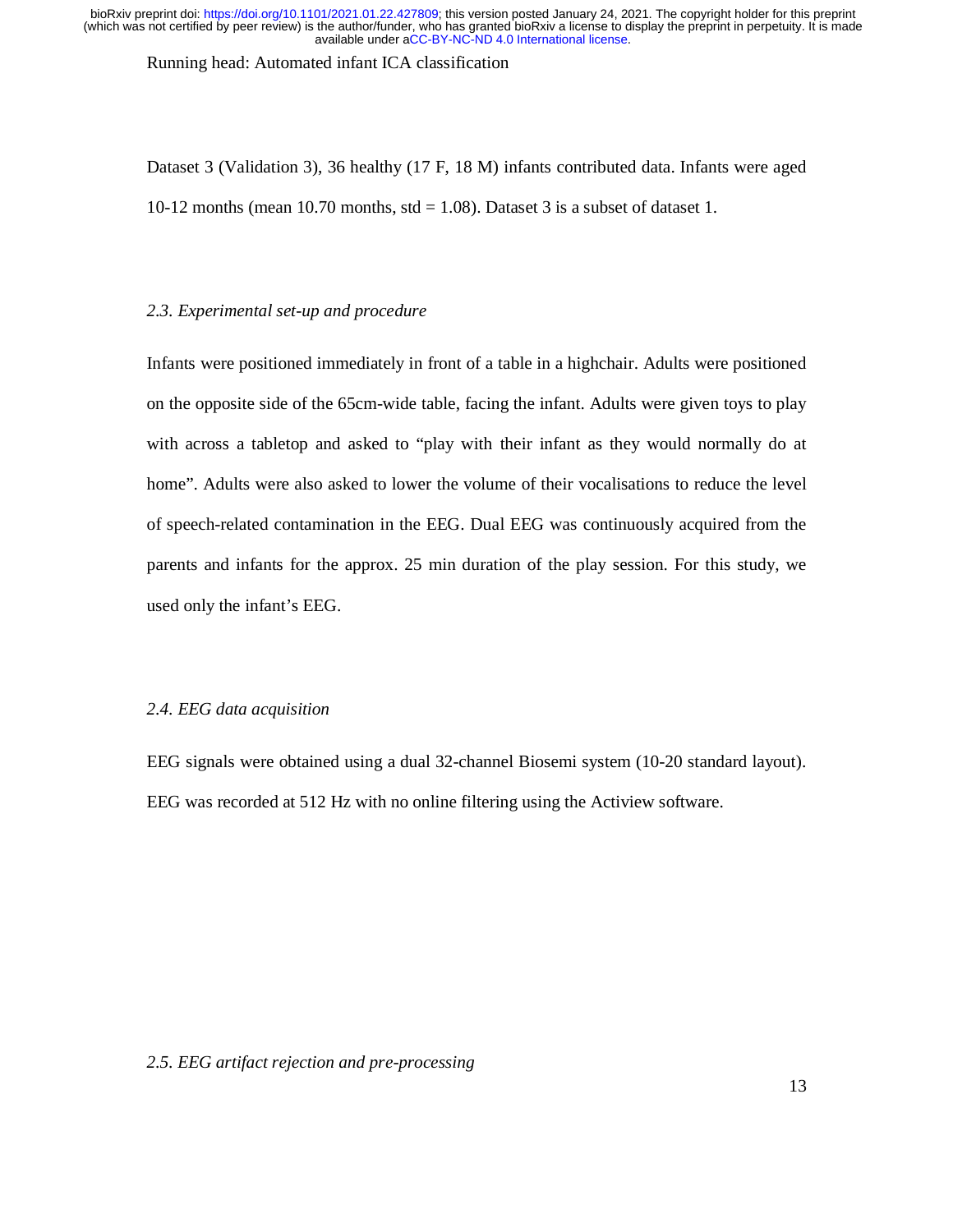Running head: Automated infant ICA classification

A fully automatic artifact rejection procedure was adopted, following procedures from commonly used toolboxes for EEG pre-processing in adults (Mullen 2012; Bigdely-Shamlo, et al., 2015) and infants (Gabard-Durham et al., 2018; Debnath et al., 2020). This was composed of the following steps: first, EEG data were high-pass filtered at 1Hz (FIR filter with a Hamming window applied: order 3381 and 0.25/25% transition slope, passband edge of 1hz and a cutoff frequency at -6db of 0.75hz). Although there is debate over the appropriateness of high pass filters when measuring ERP's (see Widmann and Schröger, 2012), we aimed to obtain the best possible ICA decomposition. The parameters we used were set up following recent work (e.g., Dimigen 2020) that examined the removal of eye movement artifacts from free viewing EEG using ICA. Second, line noise was eliminated using the EEGLAB (Delorme and Makeig 2004) function clean\_line.m (Mullen 2012). Third, the data were referenced to a robust average reference (as described in Bigdely-Shamlo et al., 2015). Fourth, noisy channels were rejected, using the EEGLAB function pop\_rejchan.m. Fifth, the channels identified in the previous stage were then interpolated back, using the EEGLAB function eeg\_interp.m. The mean number of channels interpolated in this way was 4.2. In some datasets, channel interpolation reduced the overall rank of the data leading to a fewer number of components than channels as is the norm with ICA. Interpolation is commonly carried out either before or after ICA cleaning but in general, has been shown to make little difference to the overall decomposition (Delorme and Makeig 2004). Sixth, the data were low-pass filtered at 20Hz, again using an FIR filter with a Hamming window applied identically to the high-pass filter. (In the SM we also report a comparative analysis in which data were low pass filtered at 40Hz instead of 20Hz (see SM section 1.5)). Seventh, continuous data were automatically rejected in a sliding 1s epoch based on the percentage of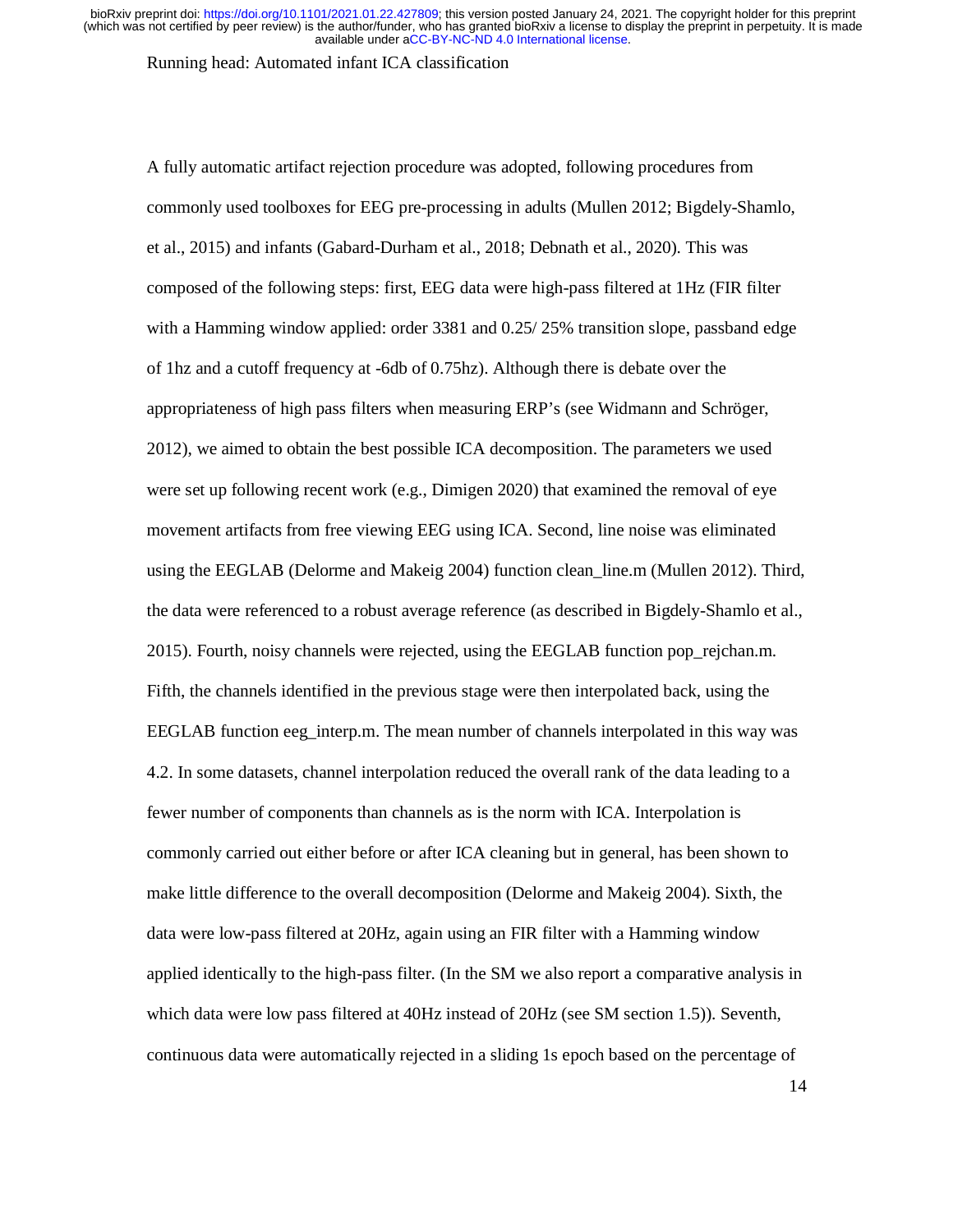Running head: Automated infant ICA classification

channels (set here at 70% of channels) that exceed 5 standard deviations of the mean channel EEG power. For example, if more than 70% of channels in a given 1-sec epoch exceed 5 times the standard deviation of the mean power for all channels then this epoch is marked for rejection. This step was applied very coarsely to remove only the very worst sections of data (where almost all channels were affected), which can arise during times when infants fuss or pull the caps. This step was applied at this point in the pipeline so that these sections of data were not inputted into the ICA. The average amount of data retained in this way was 88% (std 0.1). Data were then concatenated and ICAs were computed on the continuous data using the EEGLAB function runica.m. The mean amount of data entered into the ICA was 21.2 minutes. In the raw data condition, we followed the same procedure but without any ICA correction.

# *2.6. Video coding*

Video recordings were made using Canon LEGRIA HF R806 camcorders recording at 50fps positioned next to the child and parent respectively. Video recordings of the play sessions were coded offline, frame by frame, at 50 fps. This equates one frame to a maximum temporal accuracy of ~20ms. Coding of the infant's gaze was performed by two independent coders. Cohen's kappa between coders was >85%, which is high (McHugh, 2012). For our ERP analysis, EEG was time-locked to the onset of gaze/ saccade offline based on the video coding using synchronized LED and TTL pulses.

# *2.7. Hand identification of components for the training set*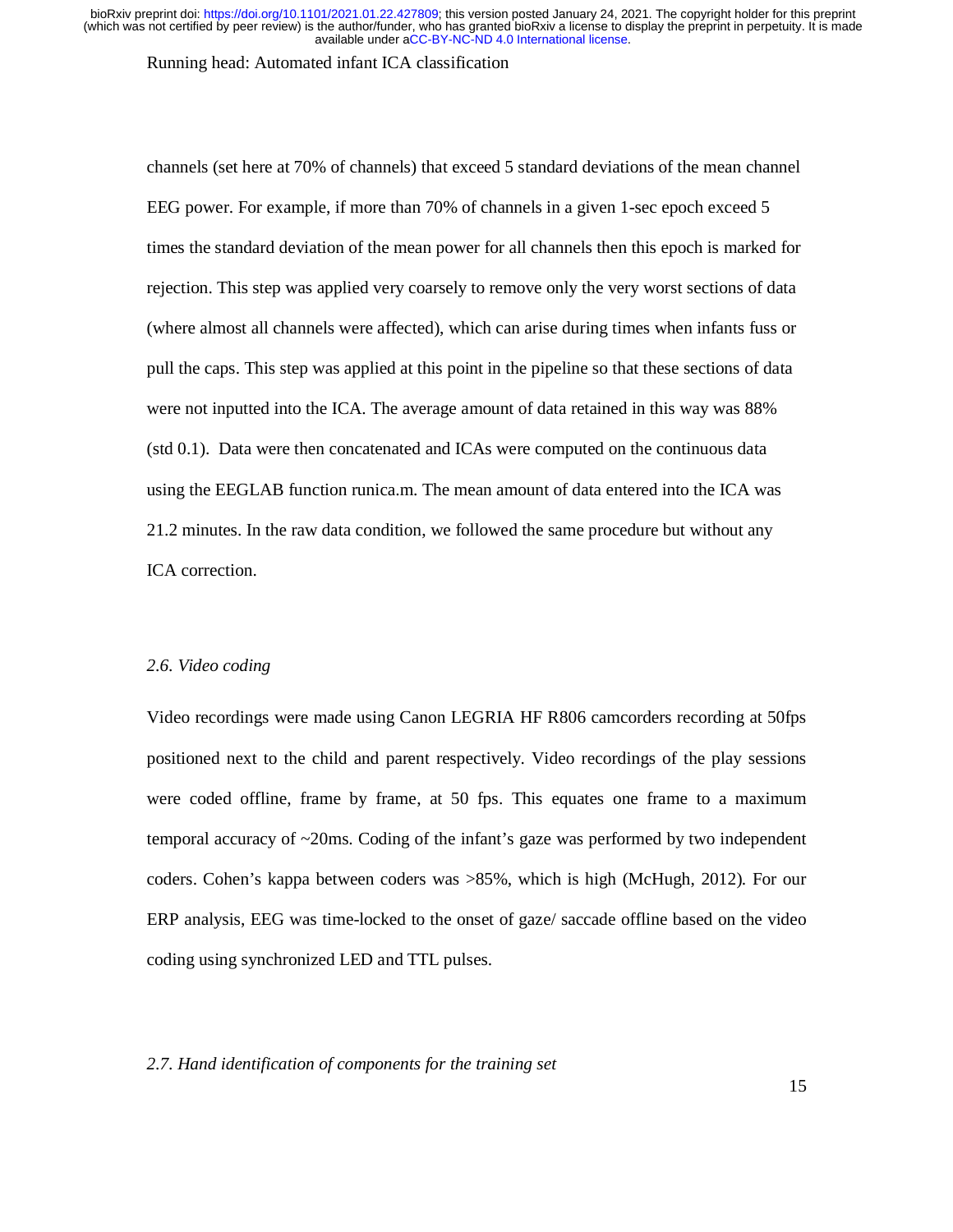Running head: Automated infant ICA classification

A full description of how components were identified as either neural or artifactual by human coders is given in Appendix A. Briefly, components were judged first on their topography, second on their power spectrum, and third on their time course, using similar principles to those suggested for adult EEG data (e.g., Chaumon et al, 2015). Components were marked as artifact/ rejected only under the null hypothesis – which in this case is that the component is not considered to contain notable amounts of the neural signal. Where a researcher was in doubt over whether a component contains real EEG (neural) we opted to retain that component.

### *2.8. Inter expert reliability*

As within any classification system, performance is measured concerning a criterion representing 'true value' or 'perfect classification'. There exists no gold standard upon which to test any classifiers performance. As manual classification is the typical approach for ICA data correction (Chaumon et al., 2015) and has been used as a platform to test automatic classification in previous studies (Winkler et al., 2011), we tested the MARA and iMARA systems performance against manual ICA classification. To validate our manual coding we asked 3 experts to independently rate ICA-components from infant and adult EEG data (see Table S1). We examined whether similar levels of agreement between coders could be achieved for infants ICA components as compared to those in adult data. Results are reported in section 3.1. Previous research using automated classification methods with adult data from screen-based tasks have reported an error in inter expert agreement levels of  $\sim$ 10-13% MSE (Winkler et al., 2011).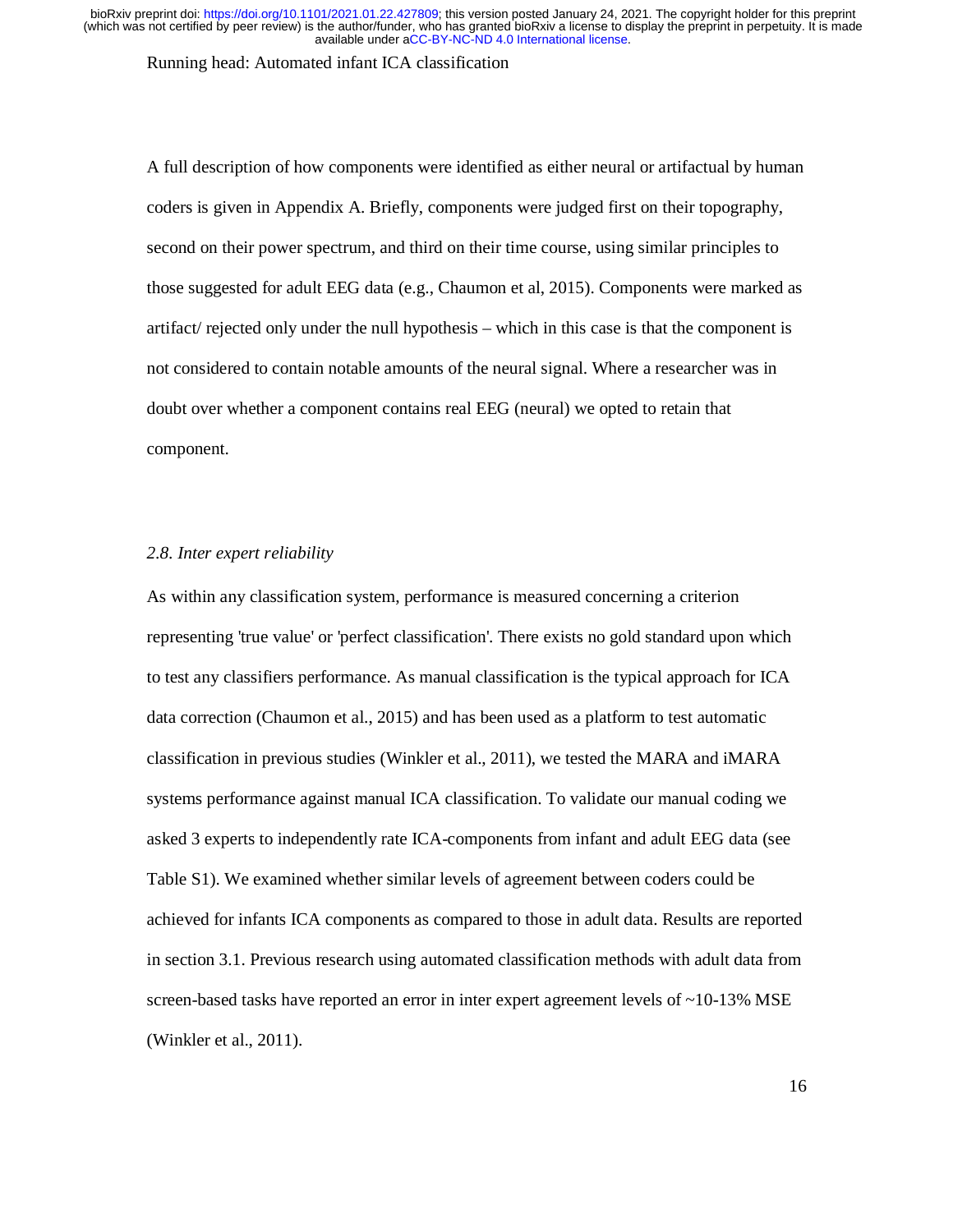Running head: Automated infant ICA classification

The measure of performance we use in this study is mean square error (MSE), as has been used in previous automatic classification studies (Halder, Bensch, Mellinger, Bogdan, Kübler, Birbaumer, and Rosenstiel, 2007; Winkler et al., 2011). In its simplest interpretation, MSE is a measure of error rate between systems. For example, an MSE of 0.25 would indicate that the automatic and manual classifiers differed on 25% of the components examined.

# *2.9. Set-up and paradigm for validation dataset 3 (ERP Analysis)*

To further test the performance of the different classifiers, we contrasted the different systems' ability to remove stereotypical artifact from an ERP analysis. This analysis examines event-locked changes relative to infants' spontaneous gaze shifts during a freeflowing naturalistic interaction. Specifically, we examined moments where infants shifted from looking at a puppet, held at the same height as their mother's face, c.10° from the midline (counterbalanced between left and right) to looking at their mother's face, who was always positioned directly in front of the infant. To boost trial count, we concatenated epochs of gaze shifts when the adult was already looking at their infant (i.e., the infant looks to direct gaze) and when the adult was looking at the puppet (i.e., the infant looks to averted gaze) as both are time-locked to a shift in infant attention. For this analysis, we extracted epochs from the continuous data that are time-locked (time 0) to the infant's fixation onset (saccade onset at -100ms). Epochs were taken from 1.5s before the fixation onset to 1.5s after. Mean (39.4) std (12.9) gaze shifts were included per participant.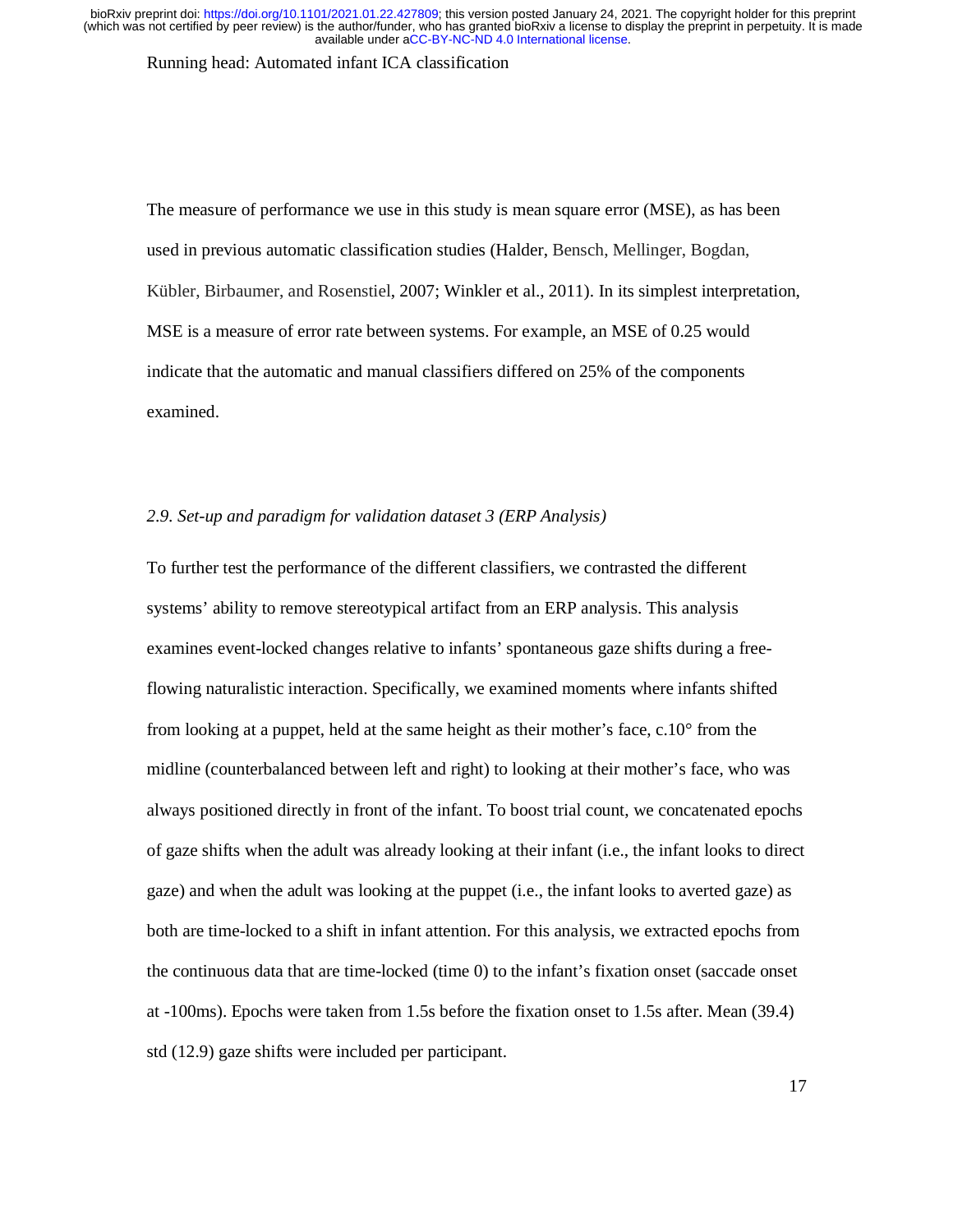Running head: Automated infant ICA classification

ERPs were compared over frontal, central and occipital scalp regions. Details of which electrodes were used in each cluster can be found in the supplementary materials section (SM section 1.3, Table S3). We compared the peak amplitudes of potentials over frontal pole electrodes in the time window -100 (saccade onset) to 100ms (following Plöchl et al., 2012). For comparison of retention of visual response (i.e., the neural signal of interest), we compared peak amplitudes of potentials in the 200-300ms time window over occipital electrodes. We also compared amplitudes in the 200-300ms time window over central electrodes to examine how these signals propagated across the scalp. These comparisons were repeated for all four methods of data cleaning (e.g., iMARA, MARA, manual cleaning, and raw).

Differences in peak amplitude were quantified using the adaptive mean approach. This process involves identifying the peak latency of the ERP potential on a subject-by-subject basis using a broad (100ms) time window, centred around the time window of interest. For example, in our analysis, we were interested in activity in the -100 to 100ms time window. In this case, the adaptive mean approach looks for the latency of the data point with the maximum amplitude +/- 50ms around the centre of the time window (0ms). Once the peak latency has been identified we took an average of the activity in a 20ms window around the peak (e.g. as described by Hoorman, Falkenstein, Schwarzenau, and Hohnsbein 1998). This approach is preferred over the more basic comparison of absolute peak amplitudes which would be more susceptible to spurious noise spikes and/or unrepresentative data (Cohen,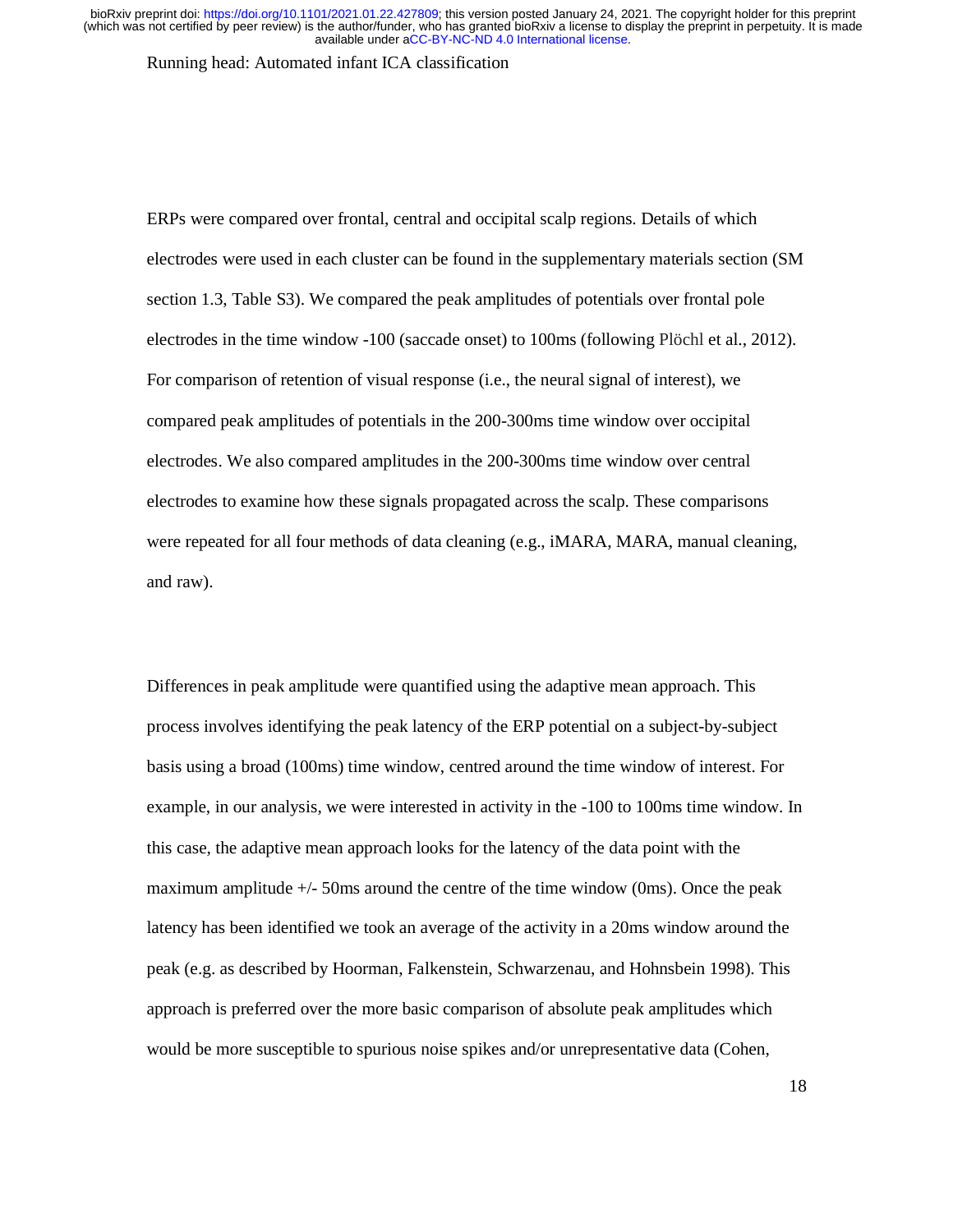Running head: Automated infant ICA classification

2014). All ERP data were baseline corrected using data from the time window -1000 to - 700ms pre gaze onset.

*2.10. The MARA system for automatic classification of neural/ artifactual components* 

The MARA classification system identifies artifactual source components from samples of EEG data. For a detailed explanation and the original source code, please refer to (https://irenne.github.io/artifacts/). In brief, Winkler and colleagues (2011) trained a binary linear classifier to separate neural and artifactual ICA decompositions based on a training dataset of manually labelled ICA components. The comparison between neural and artifactual components was conducted by examining six features derived from the ICA timefrequency properties (see Figure 1).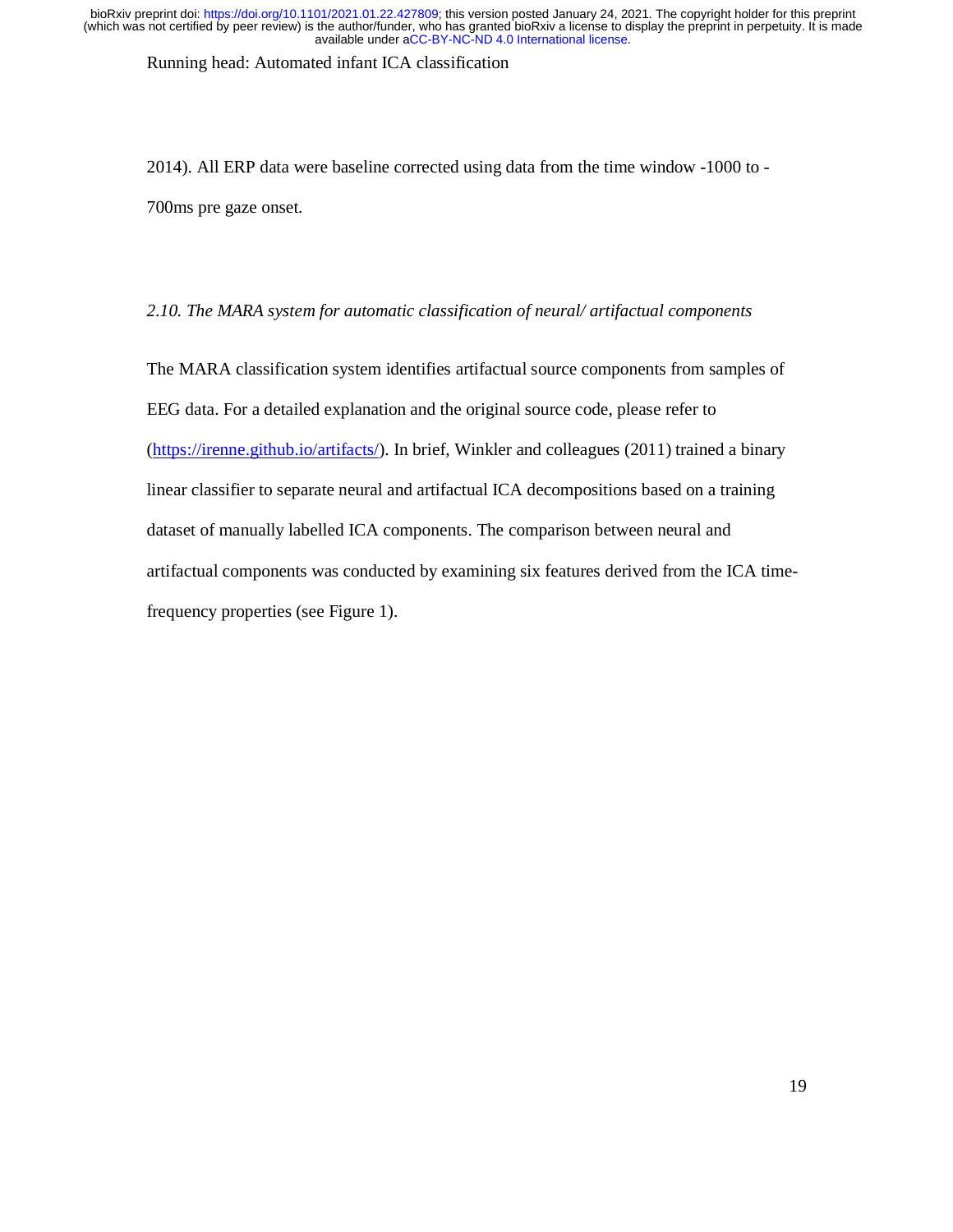# Running head: Automated infant ICA classification

#### Time series Power spectrum Topography Component features A 40 FitEn  $_{20}$ Alpha Po  $\frac{1}{20}$ Component 1 Lambda<br>MLS  $\overline{0}$ attern<br>CDN  $-20$  $-20$  $10$  $15$  $\overline{20}$  $-8$  $-6$  $\overline{3}$  $\theta$ 5 25  $-10$  $10$  $^{40}$ FitError<br>Alpha Power<br>Lambda<br>MLS<br>Mithin Pattern  $20\,$  Component 2  $\circ$ ittern<br>CDN  $-20$  $-10$  $10$  $15$  $20\,$  $\overline{4}$  $\overline{0}$ 5 25  $-10$  $-8$  $-6$ 40 FitEm Alpha Power<br>Lambda<br>MLS 20 Component 3  $\mathbf{0}$ Mithin P. CD<sub>N</sub>  $-20$ <sub>0</sub>  $-10$  $10$  $15$  $20\,$  $\overline{2}$ 3  $\overline{4}$ 5 25  $-10$  $-8$  $\cdot 6$  $-4$ 40 10 FitErro Alpha Power 20 Component 4  $\theta$ **Neural Components**  ittern<br>CDN  $-10$ <sub>0</sub>  $-20$ <sub>0</sub> ł.  $\overline{2}$  $\overline{\mathbf{3}}$  $\overline{4}$  $\overline{5}$  $\overline{5}$ 10  $15$  $20$ 25  $-10$  $-8$  $-6$  $-4$  $-2$  $\theta$  $40$ FitErro  $\frac{1}{6}$ Component 5  $\overline{20}$ Alpha Powe lude Lambda<br>MLS B Time series Power spectrum Topography Component features Power spectrum Topography Component features Component features Component features of the spectrum Topography Component features of the spectrum Topography Component  $2$  3<br>Time (s)  $-4$  $\ddot{\sim}$ Frequency (hz) **Neural Components** <sup>B</sup> FitErro<br>Alpha Powe<br>Lambda  $\overline{20}$ Component 1 MLS  $\mathbf{0}$ Mithin P. attern<br>CDN  $-20$  $10$ 15  $20$  $-6$  $\overline{4}$  $-2$  $\alpha$ 25  $-10$  $-8$ 40 FitError<br>Alpha Power<br>Lambda<br>MLS  $20<sup>1</sup>$ Component 2  $\overline{0}$ MLS<br>Within Pattern<br>CDN  $-20$ 10  $15$  $20$  $\overline{25}$  $-10$ 40 FitError<br>Alpha Power<br>MLS<br>MLS  $10$ 20 Component 3  $\overline{0}$ Lambda<br>MLS<br>Within Pattern<br>CDN  $\mathfrak o$  $-10$  $-20\frac{1}{0}$  $15$ 10  $20\,$ 25  $-10$  $-8$  $-6$  $\overline{a}$  $-2$  $\circ$ o 40 10 FitError<br>Alpha Power<br>Lambda  $20<sup>1</sup>$ Component 4  $\theta$ mbda<br>MLS MLS<br>thin Pattern<br>CDN  $\mathbf{0}$  $-10$  $-20$ <sub>0</sub>  $10$ 15  $20$ 25  $-10$  $-6$  $\overline{A}$ ï  $\overline{a}$  $\kappa$  $-8$  $\overline{a}$ 40 FitError<br>Alpha Power<br>Lambda<br>MLS<br>Mithin Pottern È 10  $\theta$  $\overline{20}$ Component 5 tude  $\mathbf{0}$ Power  $^\circ$ MLS<br>in Pattern<br>CDN Amplit 'n.  $-20$  $2$  3<br>Time (s) 10 15<br>Frequency (hz)  $20\,$  $25$  $-10$  $-6$   $-4$   $-2$ <br>Feature Score  $\overline{0}$  $\overline{4}$  $-8$  $\mathbf 0$

# **Artifactual Components**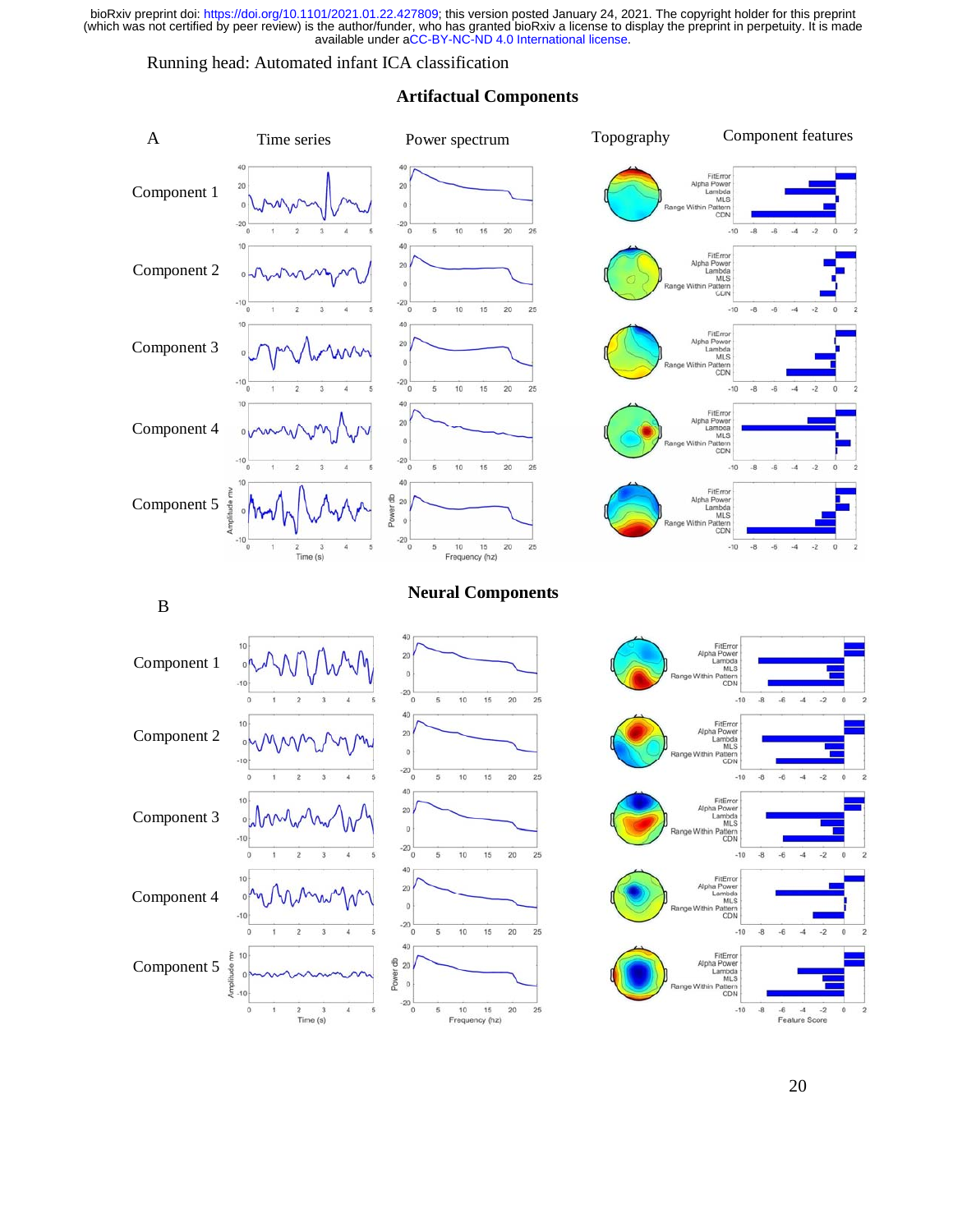Running head: Automated infant ICA classification



*Fig. 1. Examples (taken from the present study) of artifactual and neural ICA components identified by iMARA. A) Examples of components identified as artifact by iMARA. B) Examples of components identified as neural by iMARA. For both, the first column shows five-second segments of the component's time course; the second shows the component power spectral density; the third shows the topographical activations; and the fourth their scores for the six features used in classification. Detailed descriptions of the six features are given in section 2.11.* 

# *2.11. Feature selection*

In the original paper, the following six features were selected for use in the MARA system. These were originally chosen through an embedded feature selection process (e.g., integrated as part of the learning algorithm) whereby the authors obtained rankings of importance/ effectiveness of 38 different time/frequency/spatial features of the data (for more details see Winkler et al., 2011). This revealed that inclusion of additional features (beyond the six included) did not increase classification performance.

The following two features relate to the component spatial distribution:

Current Density Norm (CDN) - estimation of source position of a component concerning x,y,z spatial coordinates. This process involves dipole fitting the source components (using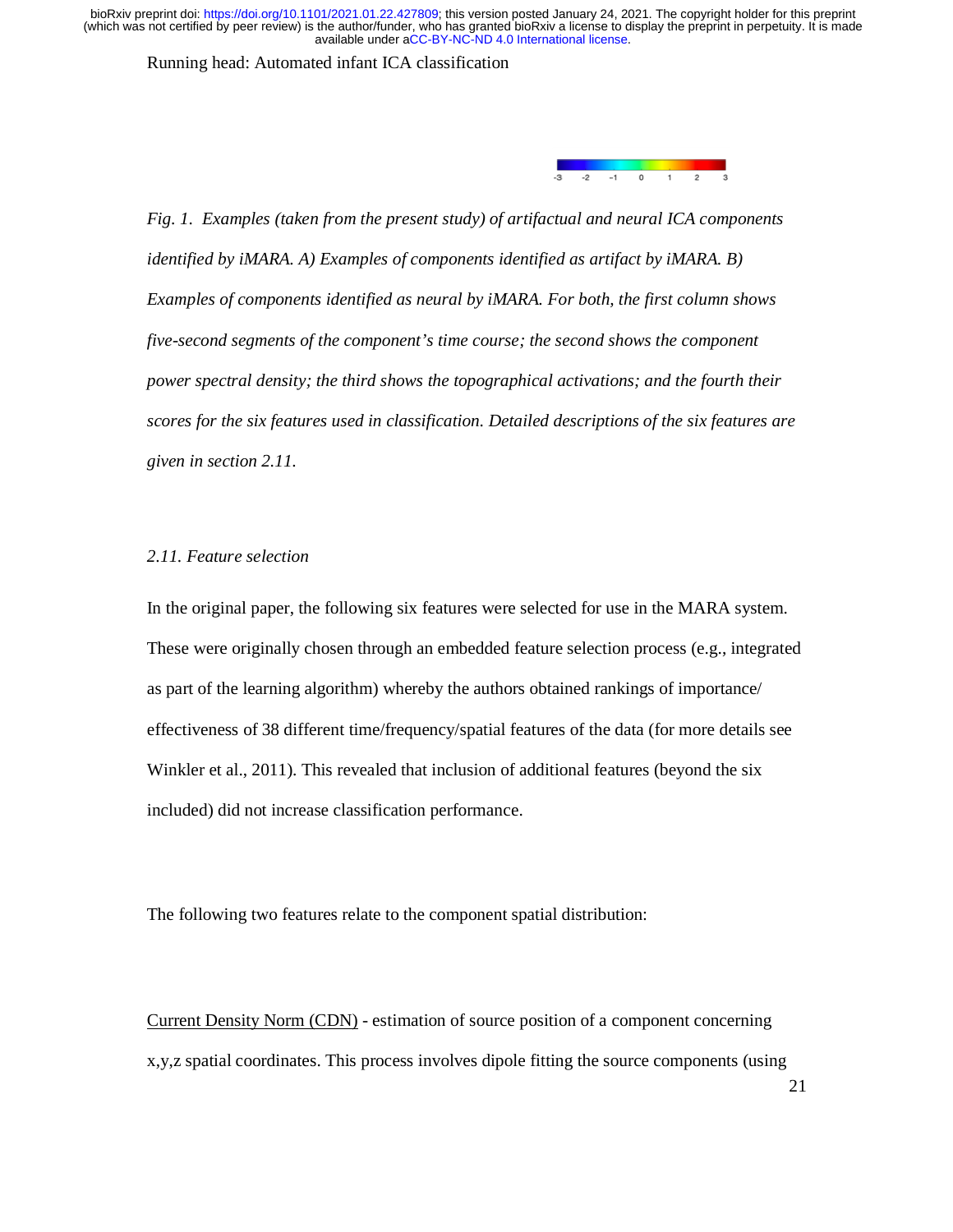Running head: Automated infant ICA classification

functionality contained with EEGLAB) and applying an appropriate forward head model (we considered 2142 locations arranged in a 1 cm spaced 3D-grid) and seeking the source distribution with minimal l2-norm (i.e., the 'simplest' solution, Winkler et al., 2014). Components with a high CDN indicate likely artifact. For example, it can be seen that on Figure 1a) component two, three and four all have a relatively high CDN score. These can be compared with components one, two and three of Figure 1b, which all have a relatively low CDN score and were classified as neural. This feature was unchanged from the original study.

Range Within Pattern - the absolute difference between the minimum and maximum of a component's pattern (spatial distribution) - i.e., how localized the activation is to one position/ electrode. Comparing components two and four in Figure 1a and 1b, we see that artifactual components have a relatively higher range within pattern indicating that these sources are more localized to a singular point, which is taken as an indication of an artifactual component to the classifier. This feature can arise, for example, from poor contact between the surface of the electrode and the scalp. This feature was unchanged from the original study.

The following two features relate to the component-time series: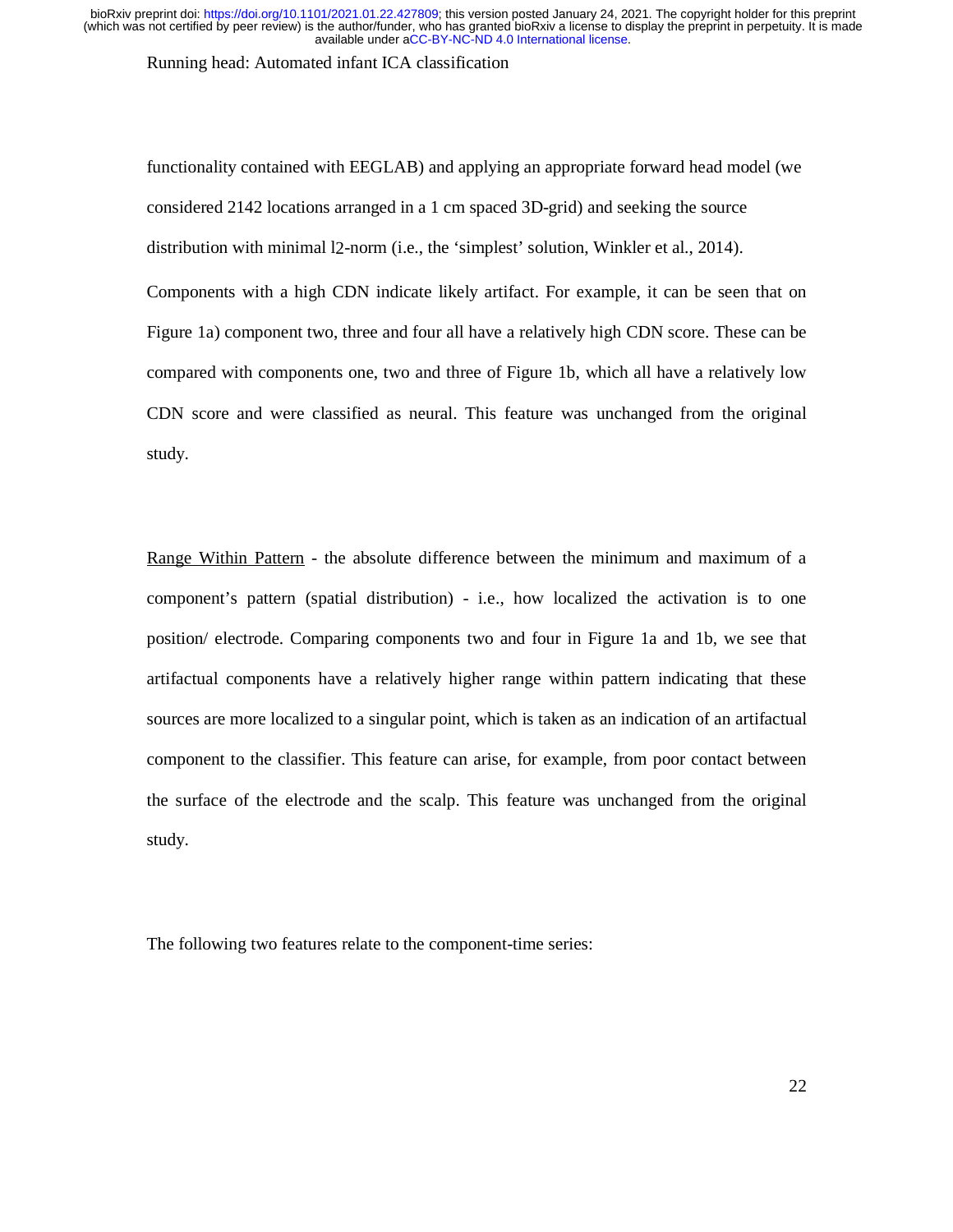Running head: Automated infant ICA classification

Mean Local Skewness (MLS) - the mean absolute local skewness of an ICA-component time series, taken in a 1 and 15s (two separate features) sliding time window and then averaged. The idea being that blink components for example would contain epochs with very high amplitude data. This data would be more skewed than a typical alpha generator in which you would expect amplitude to be comparatively unchanged across epochs.

For example comparing components one, two and three in Figure 1a and 1b, we see that a relatively high MLS indicates artifact, as this component's time series might contain more high amplitude noise spikes than components with a low MLS. High MLS might arise from faulty electrodes, but is also an indication of an ocular motor artifact. For example, in Figure 1a component one, a stereotypical blink component has a relatively high MLS and contains frequent high amplitude spikes in the time series. This feature was unchanged from the original study.

The following two features relate to the component spectral distribution:

Lambda and Fit Error- the deviation of a components power spectrum from a pseudo 1/frequency curve, created by three points of the log spectrum: (1) value at 2 Hz, (2) local minimum in the band 5- 13 Hz, (3) local minimum in the band 33-39 Hz. The spectrum of muscle artifacts, characterized by unusually high values in the 20-50 Hz range, is thus approximated by a comparatively steep curve with high lambda and low fit error. Lambda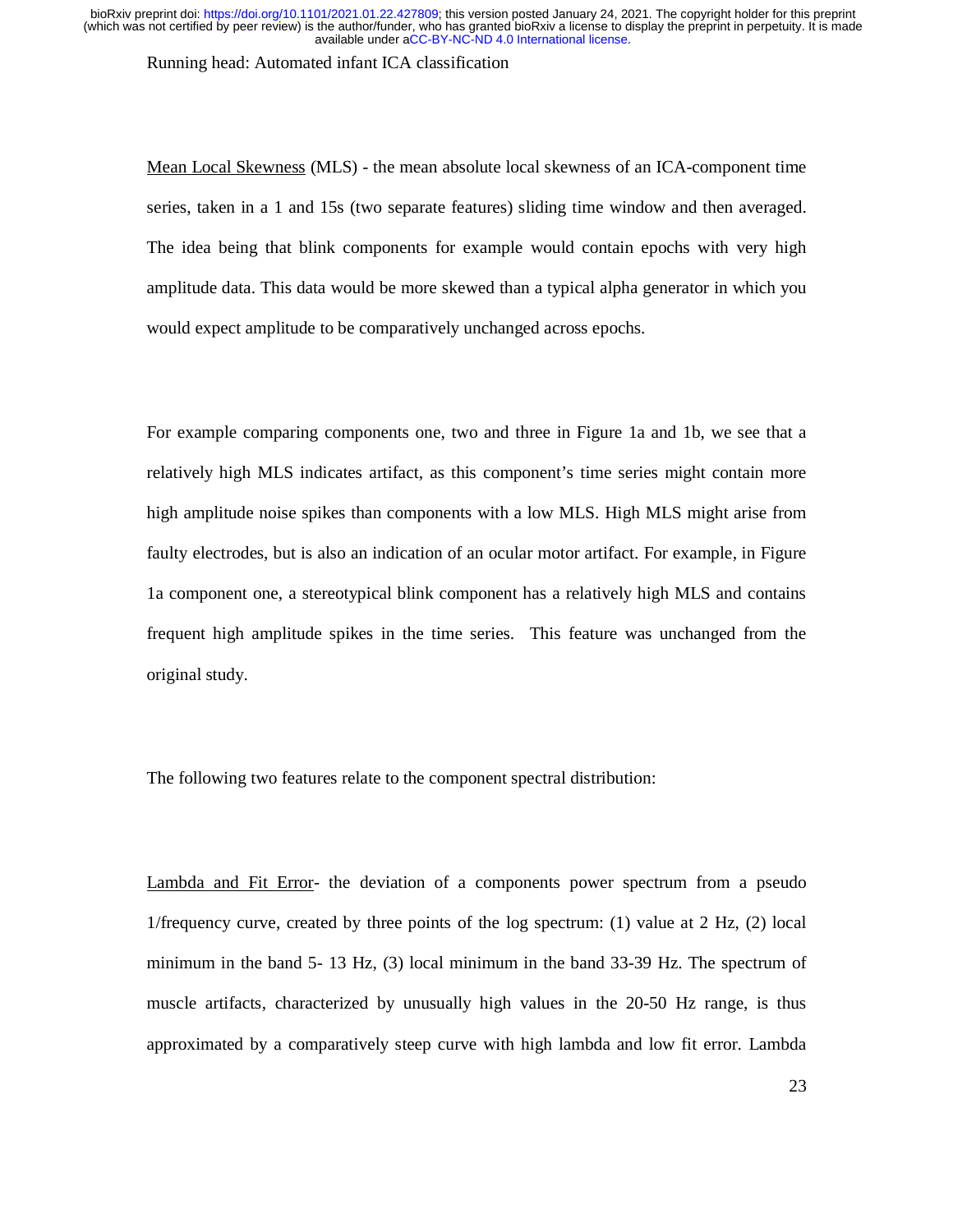Running head: Automated infant ICA classification

and fit error are independent features; whereas lambda is a measure of the deviation from the pseudo curve just in the alpha and beta ranges (i.e., steepness of transition between the two), fit error is a measure of the deviation of the components 1/f curve from the entire pseudo 1/f curve between delta to beta.

For example from component two in Figure 1a and 1b, we can see that low lambda (i.e., a less steep curve between alpha and beta) indicates a neural component, whereas high lambda (i.e., a steeper upward curve between alpha and beta) indicates artifact. We can also see that fit error does not always distinguish well between neural and artifactual components in these examples. This is because a neural component with a high alpha peak and an artifact component with a steep upward curve between alpha and beta would both give a high fit error, which can make classification using fit error alone difficult. We adjusted the frequency features to better fit the characteristics of infant EEG data. For fit error instead of taking values at 2hz, 5-13hz and 33-39hz as used in MARA, we take values at 2hz, 5-9hz and 12- 19hz. Further for lamda instead of comparing activity in the 8-15hz range to the pseudo 1/f curve as used in MARA, we compared activity in the 6-13Hz to the pseudo 1/f curve.

Alpha Power – The average log band power of the alpha band (8–13 Hz).

From components one and four in Figure 1a and 1b, we can see that high alpha band power indicates a neural component, whereas low alpha power indicates artifact. Instead of taking a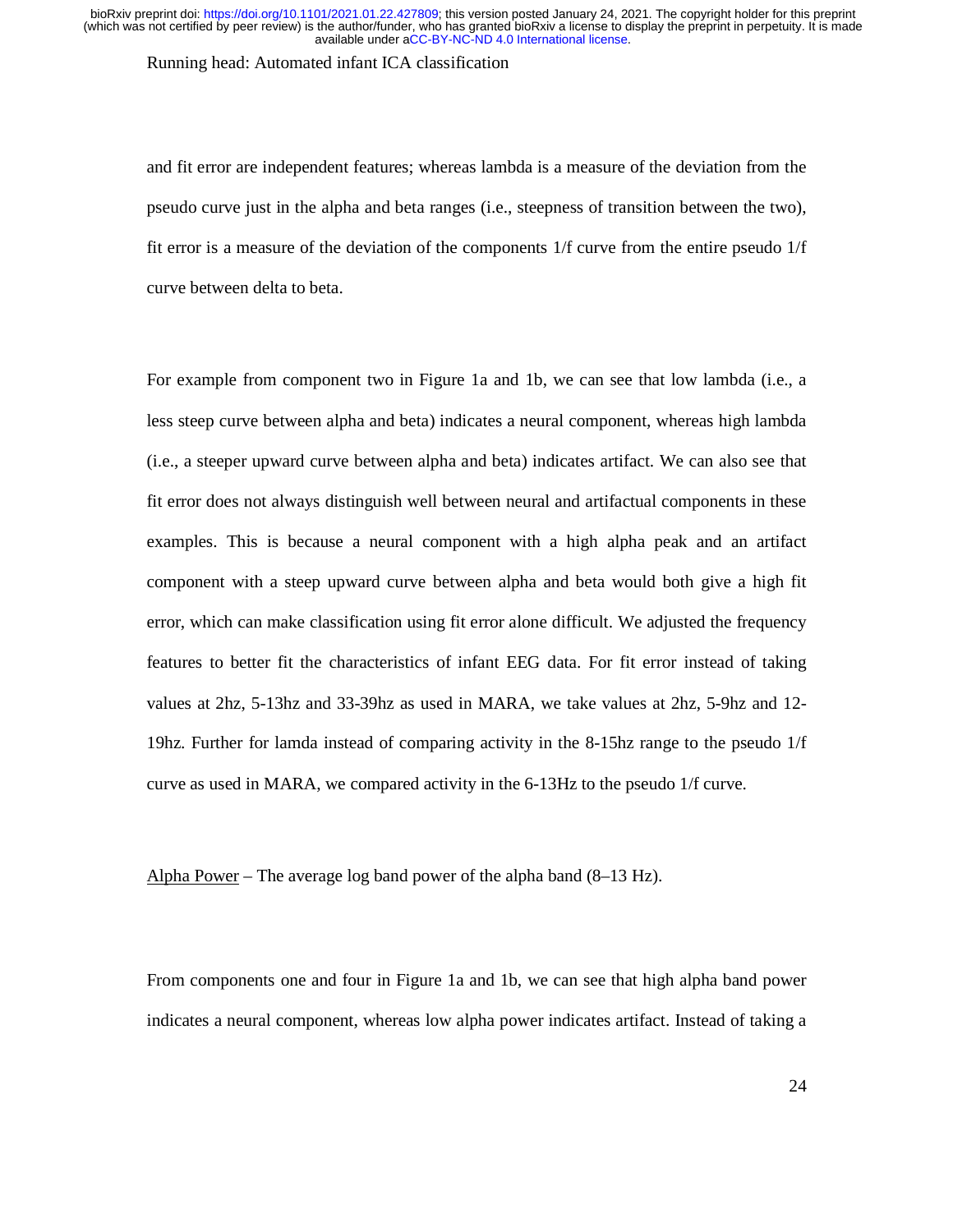Running head: Automated infant ICA classification

value for alpha power in the 8-13hz range as used in MARA, we take a value for alpha power in the 6-9hz range.

We retrained the MARA system using 617 ICA components from infant EEG data taken from dataset 1 (n=25 datasets, each contributing on average 25 ICA components) and using the six features, with the amendments that we have described above.

# **3. Results**

First (section 3.1) we validated our manual classification by comparing it with manual classification from two other independent experts. Then, we perform three validation studies to test the performance of iMARA on infant data: first (classifier validation 1, section 3.2), we tested iMARA and MARA's agreement with manually classified ICA-components by rater 1. Second (classifier validation 2, section 3.3), we test iMARA and MARA's performance on ICA components from an unseen dataset. Third (classifier validation 3, section 3.4), we examine ERP data generated using the different methods to examine in greater detail their ability to remove specific types of artifact.

# *3.1. Inter-rater validation*

To first validate our coding, we asked three experts independently to classify random subsamples of infant ( $n=15$  datasets, average 25.6 ICs, taken from dataset 1) and adult ( $n=15$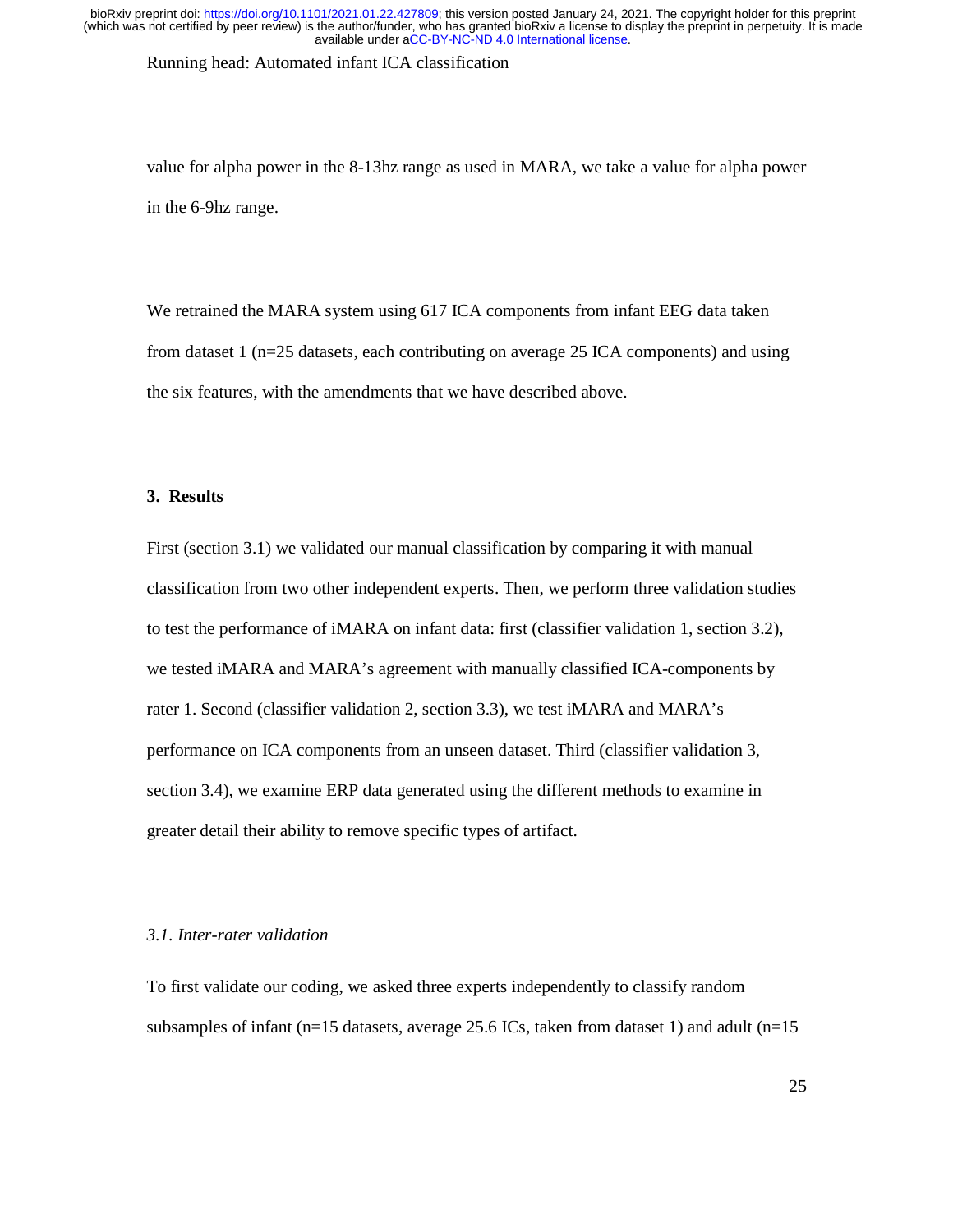Running head: Automated infant ICA classification

datasets, average 28.4 ICs, taken from dataset 1) EEG data. Full comparison details are given in SM section 1.2, Table S2. Between the 3 experts, the average disagreement rate for infant data was 18% (range across three all three experts 14-22%), whereas for adult data it was 15% (range across three experts 12-18%), which is in line with previous reports of humanhuman error rates for adult EEG data of 10-13% (e.g., Winkler et al., 2011). An independent sample test revealed no significant differences in the average agreement between adult and infant ICA-components  $t(14) = 0.98$ ,  $p = 0.42$ .

# *3.2. Classifier validation 1*

We tested the retrained classifiers performance against manually classified ICA components from validation dataset 1. This resulted in an averaged MSE between iMARA and the manual classification of 26.59% (sd = 9.93%, range =  $54.11\%$ ). In comparison, when using the original MARA training data and the original feature extraction routine on dataset 1, the MARA classifier performed with an MSE of  $38.35\%$  (sd=15.01%, range = 60.19%). A paired samples t-test comparing the percentage of correctly identified components from validation dataset 1 for iMARA vs MARA indicated that MARA had a significantly lower level of agreement with the manual classification than iMARA  $t(43) = -5.94$ ,  $p = <0.01$ . The effect size for this analysis was *d*=0.92.

# *3.3. Classifier validation 2*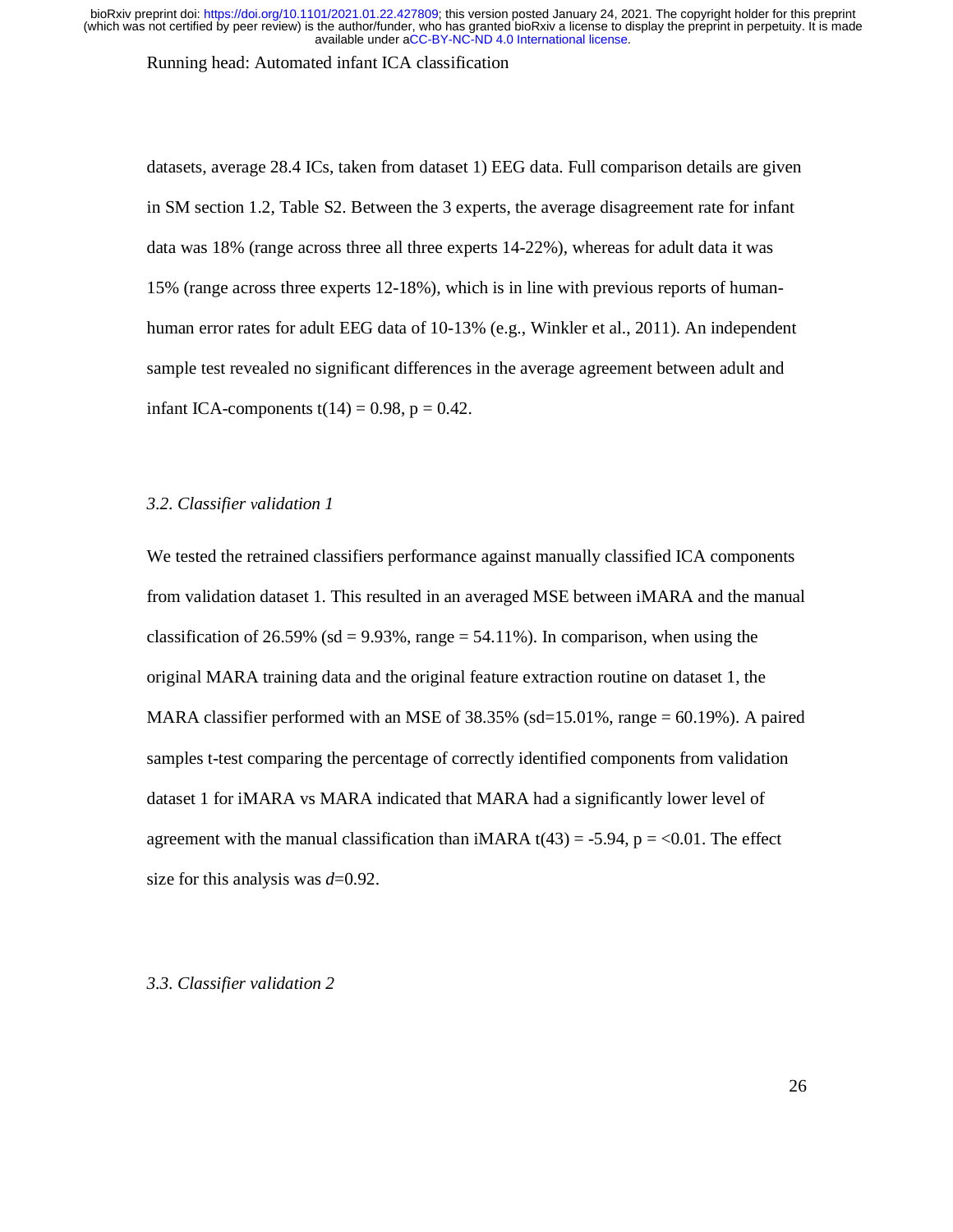Running head: Automated infant ICA classification

We then tested iMARA on an unseen dataset (dataset 2). Classification of the (645) unseen components led to an averaged MSE between iMARA and manual classification of 24.80% (std=8.22%, range=55.43%). In comparison, MARA performed with an MSE of 38.13% (std=8.12%, range=26.63%). A paired samples t-test comparing the percentage of correctly identified components from validation dataset 2 for iMARA vs MARA indicated that the original MARA had a significantly lower level of agreement with manually classified ICA components than iMARA t(24) = -4.50, p = <0.01. The effect size for this analysis was *d*=1.63.



*Fig. 2. Classification performance for original (MARA) and retrained (iMARA) systems on 'seen' and 'unseen' data. A) Mean Squared Error (MSE) between original ('MARA' - yellow) and retrained ('iMARA' - blue) classifiers and manually classified ICA components for validation one (seen data) for each participant (n=44) of dataset one. B) MSE between*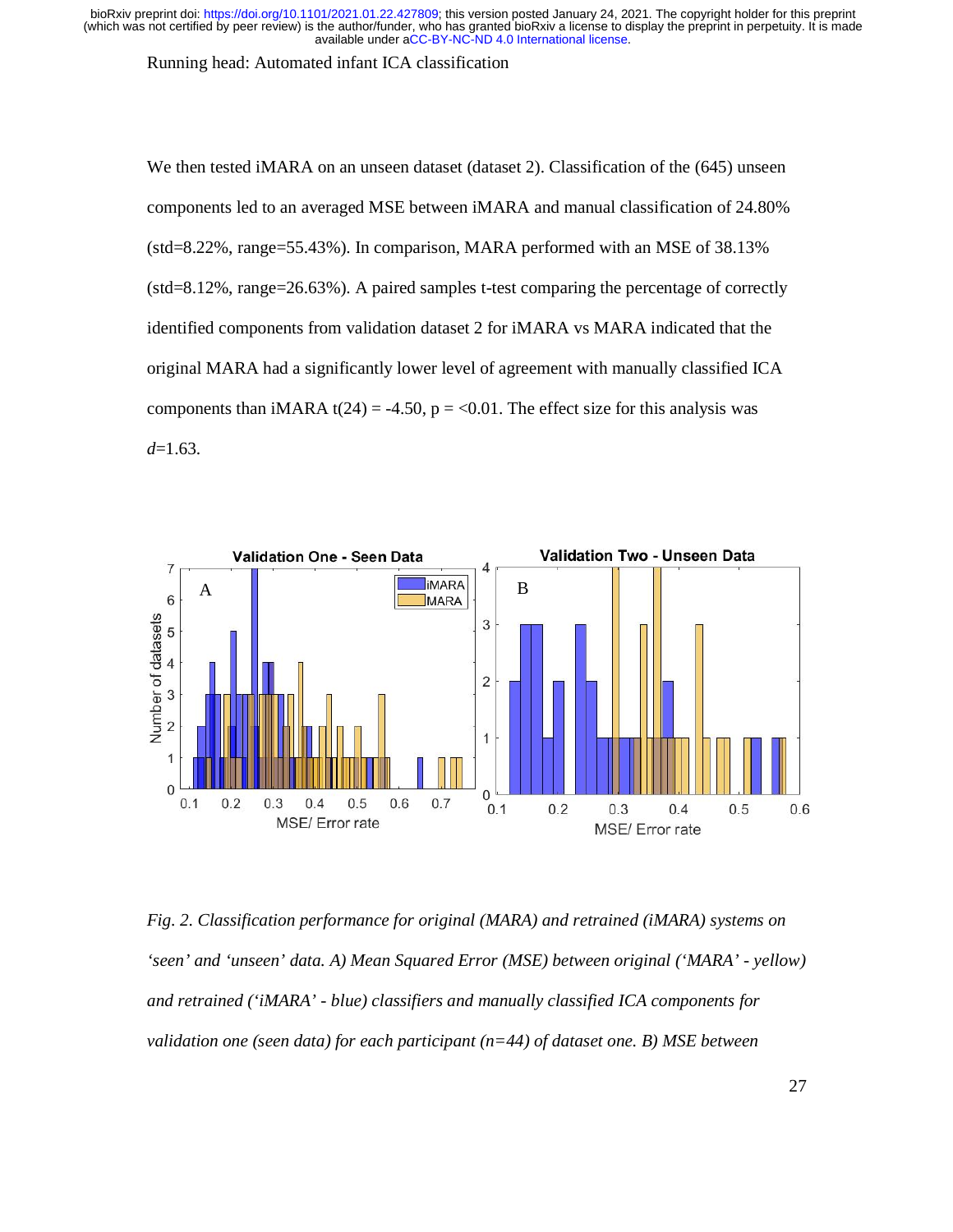Running head: Automated infant ICA classification

#### *iMARA/MARA and the manual classification for validation two (blind data) for each*

*participant (n=25) of dataset two.* 



*Fig. 3. Application of different ICA classification systems to ocular artifact correction in a visual processing ERP study*. *A) Two-sample frames from which the time-locked gaze shift (- 100ms) were identified, and a schematic showing the experimental set up in which mothers were asked to perform a puppet show with their infants. B)Grand average ERPs over frontal pole, central and occipital scalp regions. Different lines show data cleaned by the different systems, e.g., iMARA- retrained infant classifier, MARA- original classifier, Manual*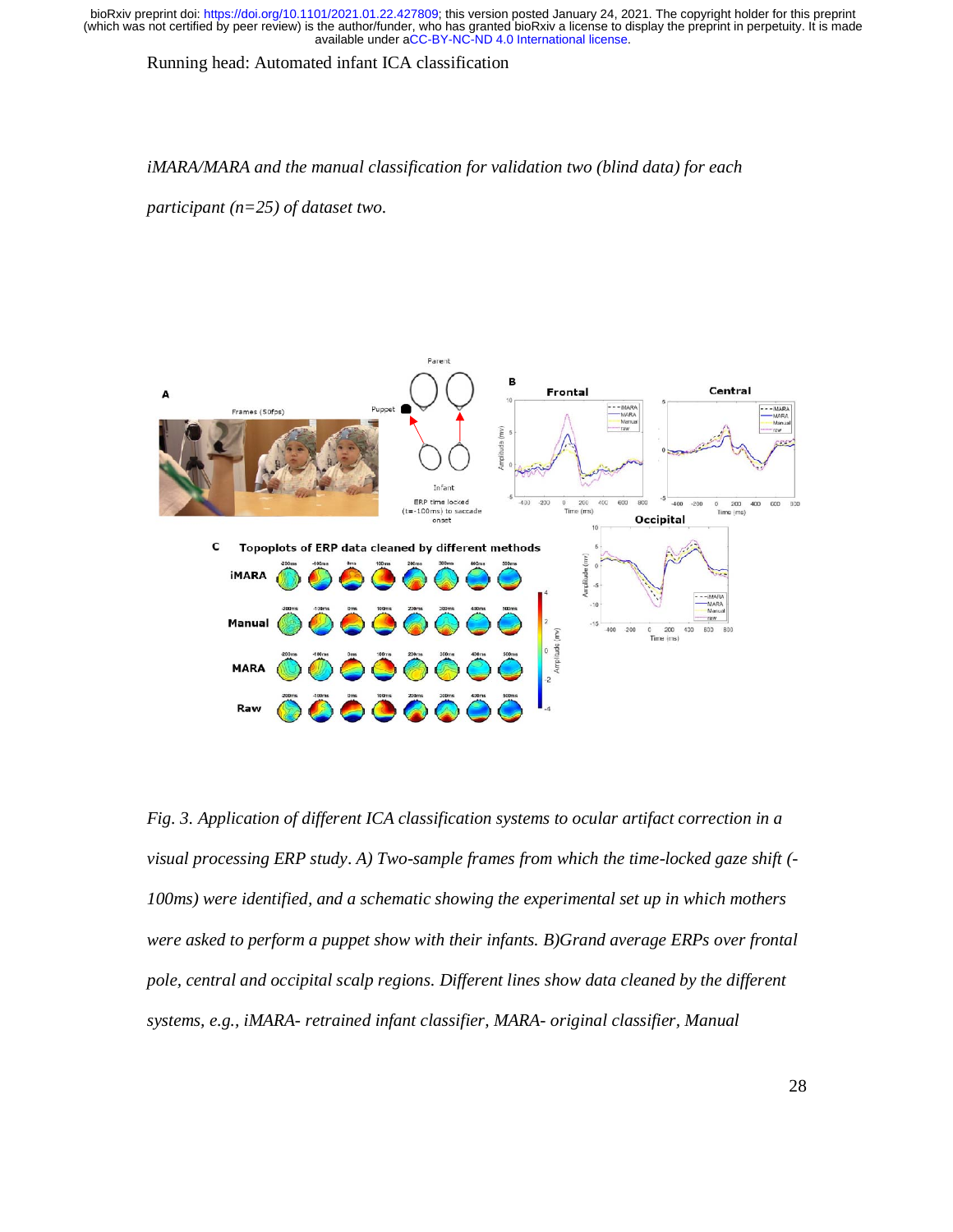Running head: Automated infant ICA classification

*classification and also uncleaned 'raw' data. C)Topoplots of ERP amplitudes, comparing the different cleaning methods to the raw data.* 

# *3.4. Classifier validation 3. Application to ERP study*

For validation 3 (ERP analysis) we contrasted peak amplitudes (calculated on participantlevel data) for each of the four methods of cleaning data (e.g., iMARA, manual cleaning, MARA, 'raw') (see Figure 3). In the SM section 1.7 we present the same analysis, but with time-frequency analyses rather than ERPs.

We used the Tukey procedure to correct for multiple comparisons in the ERP comparisons. Summary tables for all ANOVAs can be found in SM1.1 Table 1. Results from the one-way ANOVAs revealed that peak amplitudes for frontal pole ERPs in the -100 to 100ms time window were significantly lower for all ICA cleaning methods as compared to the raw un-ICA cleaned data. Peak amplitudes for iMARA were lower than for MARA, indicating that more of the ocular artifact had been removed, but this difference was not significant after correcting for multiple comparisons. For central and occipital ERPs, peak amplitudes for MARA were lower than those observed following manual cleaning and cleaning with iMARA, indicating that MARA had removed more genuine neural data. This effect was significant when examining the relationship between MARA and the raw data, but the difference between MARA and iMARA was not significant after correcting for multiple comparisons (p=.10/.11 for central/occipital).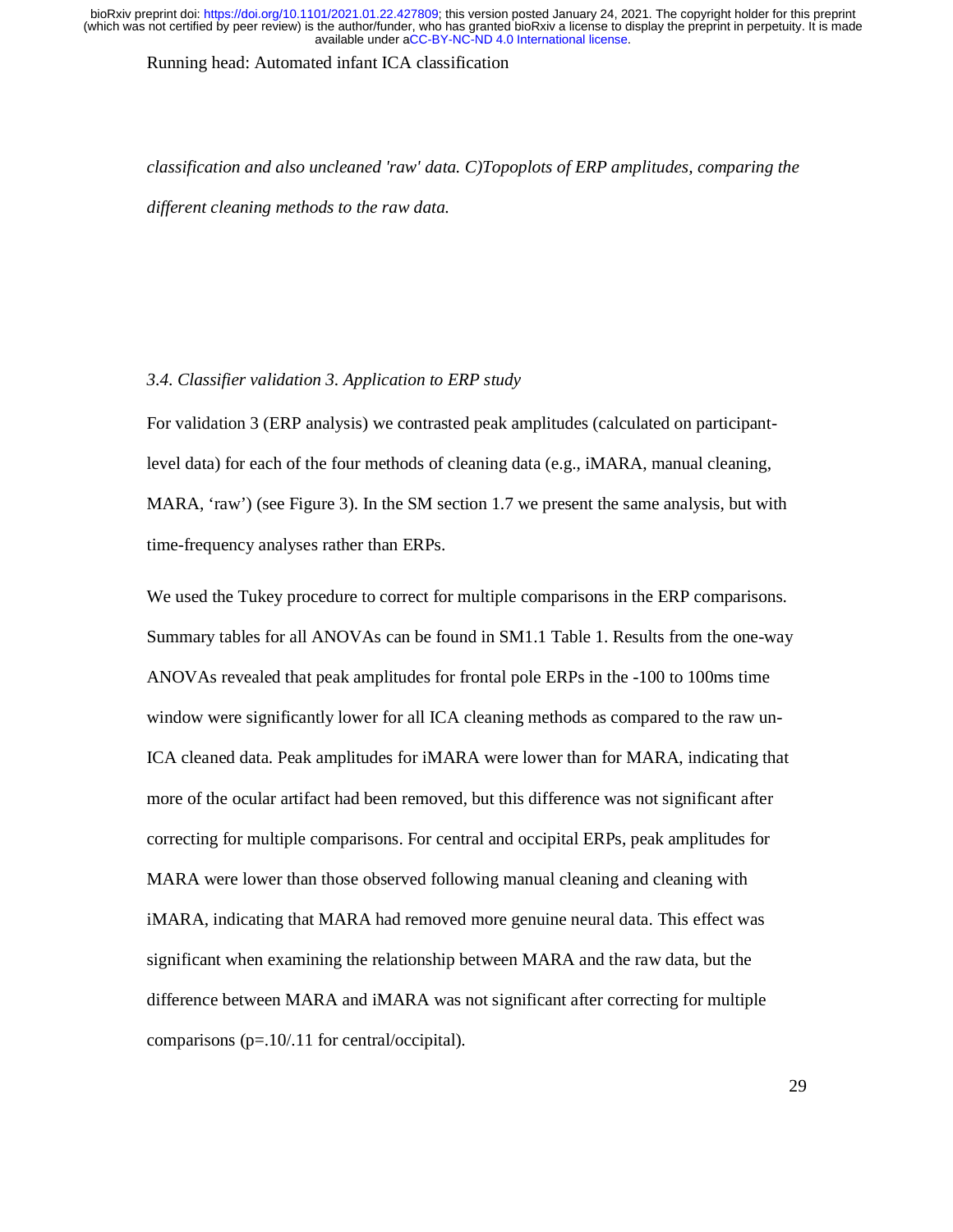Running head: Automated infant ICA classification

# **4. Discussion**

We retrained the popular MARA system for binary (i.e., neural or artifact) classification of ICA-components, to be more sensitive to the types of stereotypical artifacts produced during naturalistic EEG recordings acquired from infants. Our retrained 'iMARA' classifier classified artifactual and neural ICA-components from samples of infant EEG with significantly greater levels of agreement with expert manual classification than the original MARA classifier. We examined how well iMARA's performance generalised to an additional blind dataset as well as its ability to remove ocular-related artifacts in a simple ERP study. Through this, we aimed to provide a tool for developmental EEG researchers wanting to implement automatic ICA cleaning.

# *4.1. Summary of retrained classifier's performance*

In our first validation study, we tested MARA's and iMARA's performance against ICAcomponents manually classified by an expert rater on the full n=44 dataset. Here iMARA achieved a mean classification error rate of 26% (24% with outliers removed), performing significantly better than MARA with a mean error rate of 38%. In the second validation, we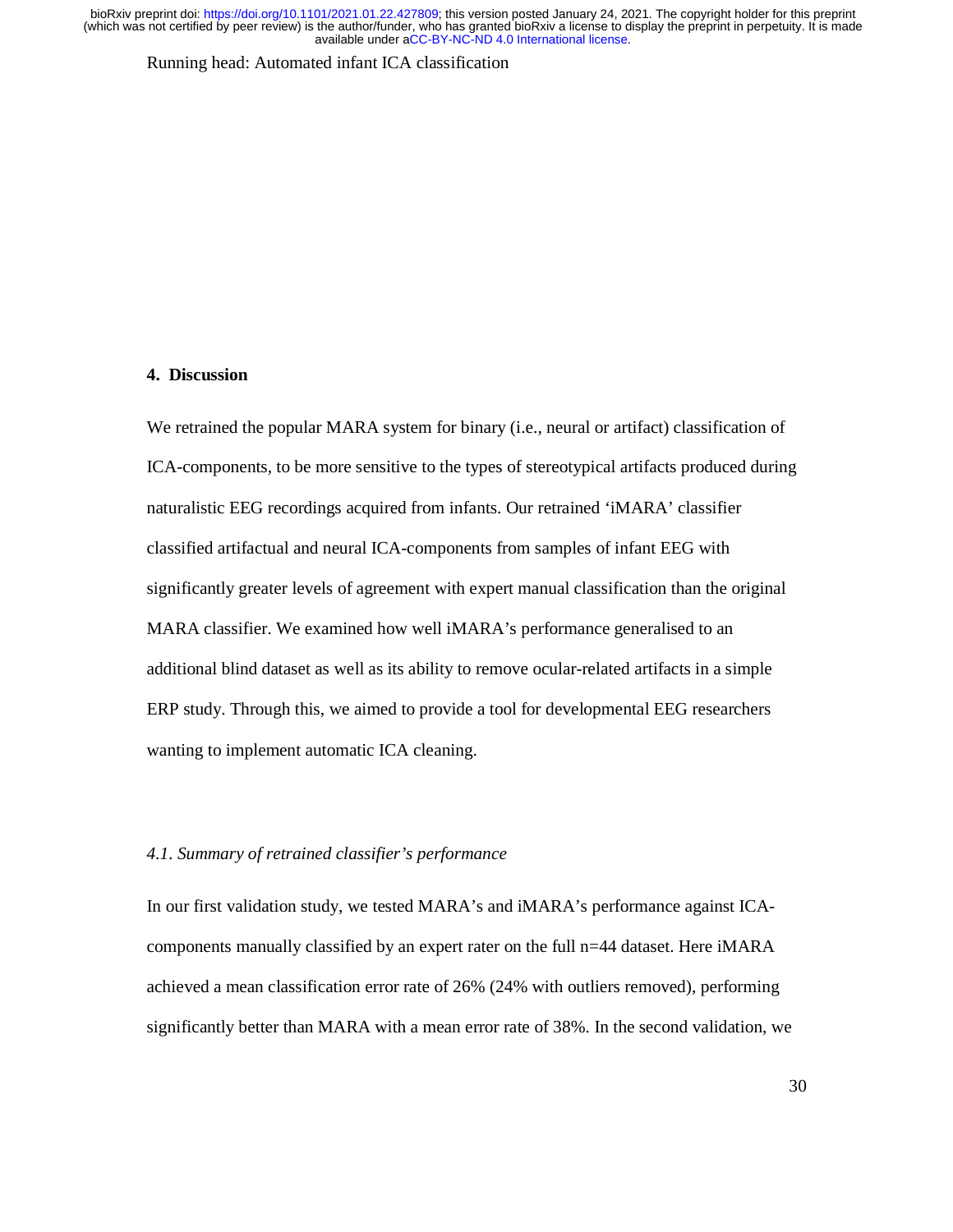Running head: Automated infant ICA classification

tested iMARA on an unseen dataset, collected using the same experimental setup. In this second validation study, iMARA achieved a mean classification error rate of 25%, again significantly outperforming MARA at 38%. Overall, the differences between iMARA and MARA's agreement with the manual classification and the inter-rater agreement between humans were marginal (7-8% lower average agreement for automatic classification) relative to the overall error rates of either system (25% MSE for automatic and 18% for manual). This is consistent with the error rates between classifier-human and human-human in previous studies (e.g., 5-6% in Winkler et al., 2011). Our retrained iMARA classifier provides, therefore, a more suitable alternative for classifying paediatric ICA-components than the current 'gold standard' of manual classification. Additionally, as manual cleaning relies on a large degree of familiarity with ICA and EEG data generally, less experienced researchers using this tool can gain insight into the types of ICA components that are commonly identified as artifacts in paediatric EEG data.

# *4.2. Application of classifiers performance in ERP study*

We also compared the performance of the iMARA and MARA to manual classification in a simple ERP study. We examined how well each classifier was able to clean the ERP data, focusing in particular on the removal of activity over frontal pole electrodes at the onset of a saccade (gaze shift) and activity over occipital electrodes after a gaze fixation. Our analysis indicated that all methods of ICA cleaning removed statistically similar amounts of frontal pole activity from the raw (un-ICA-cleaned) data, but that neither the data cleaned manually nor iMARA removed all of the frontal pole activity associated with the eye movement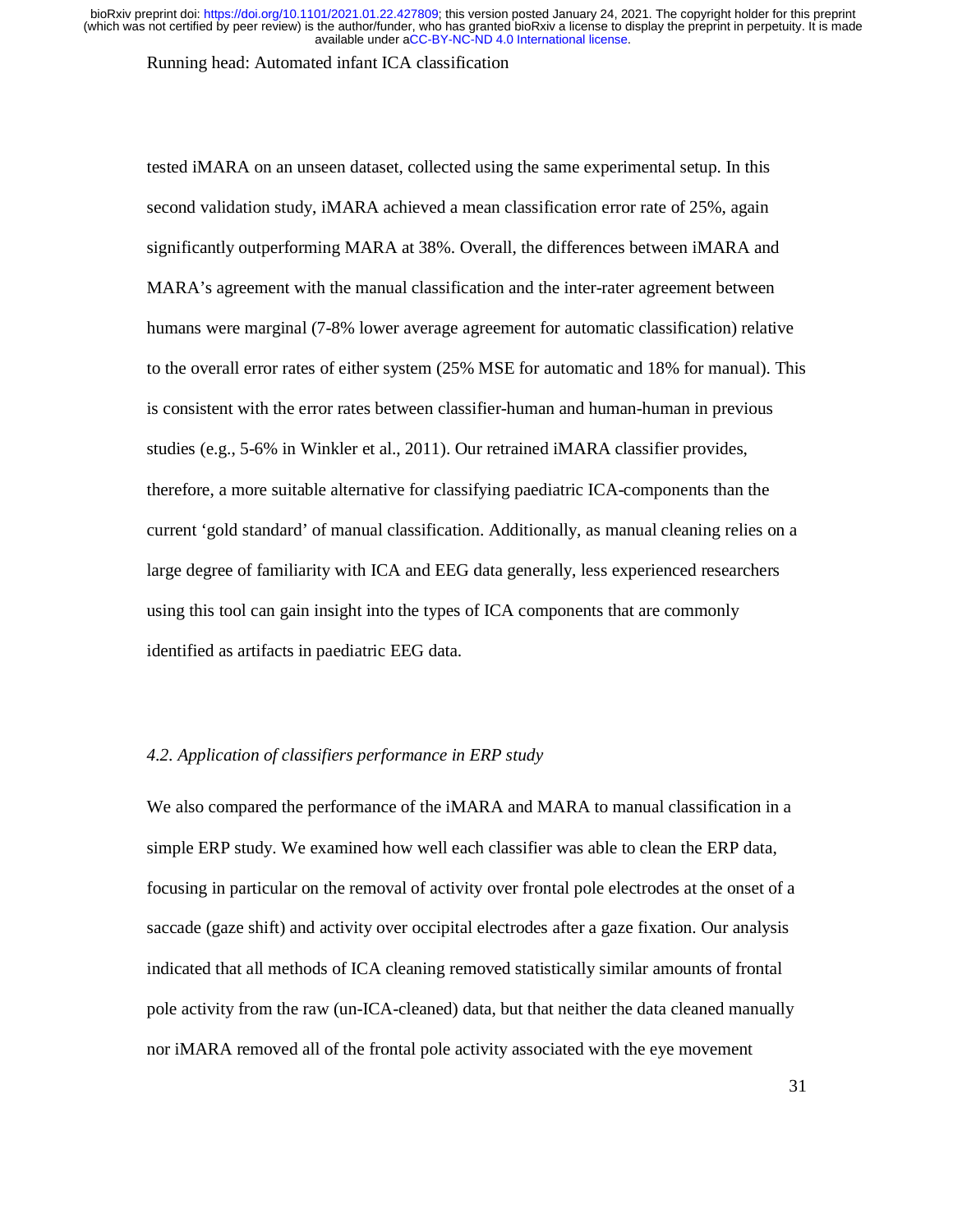Running head: Automated infant ICA classification

artifact. This is consistent with previous research on adults, which found that standard ICA cleaning methods do not entirely remove all frontal EEG activity associated with eye movement artifacts (Plöchl et al., 2012). This is an important point which should be born in mind in interpreting the results of EEG studies.

Results of validation 3 also show that the post-fixation (gaze onset) visual responses (ERPs) were lower in data cleaned using MARA than for the other types of cleaning, indicating that, while the original MARA classifier did successfully remove comparable amounts of the ocular artifact, it also removed significant amounts of the visually evoked potential (neural signal of interest). This is supported by further analyses (see SM section 1.4, Table S4) which showed that on average MARA removed 64% of components compared to iMARA which removed 39% suggesting that MARA removed more of the total EEG variance. This effect was observed less strongly in the iMARA group, indicating that iMARA had retained more of the original signal than MARA, but this effect was not significant after correcting for multiple comparisons.

# *4.3. Limitations of the current study*

There are two explanations for the higher error rates obtained with the current dataset (compared to error rates achieved by Winkler and colleagues 2011). First, the classification of ICA components is notably poorer when applied to lower density electrode montages. In a follow-up study, Winkler and colleagues (2014) found using the original MARA classifier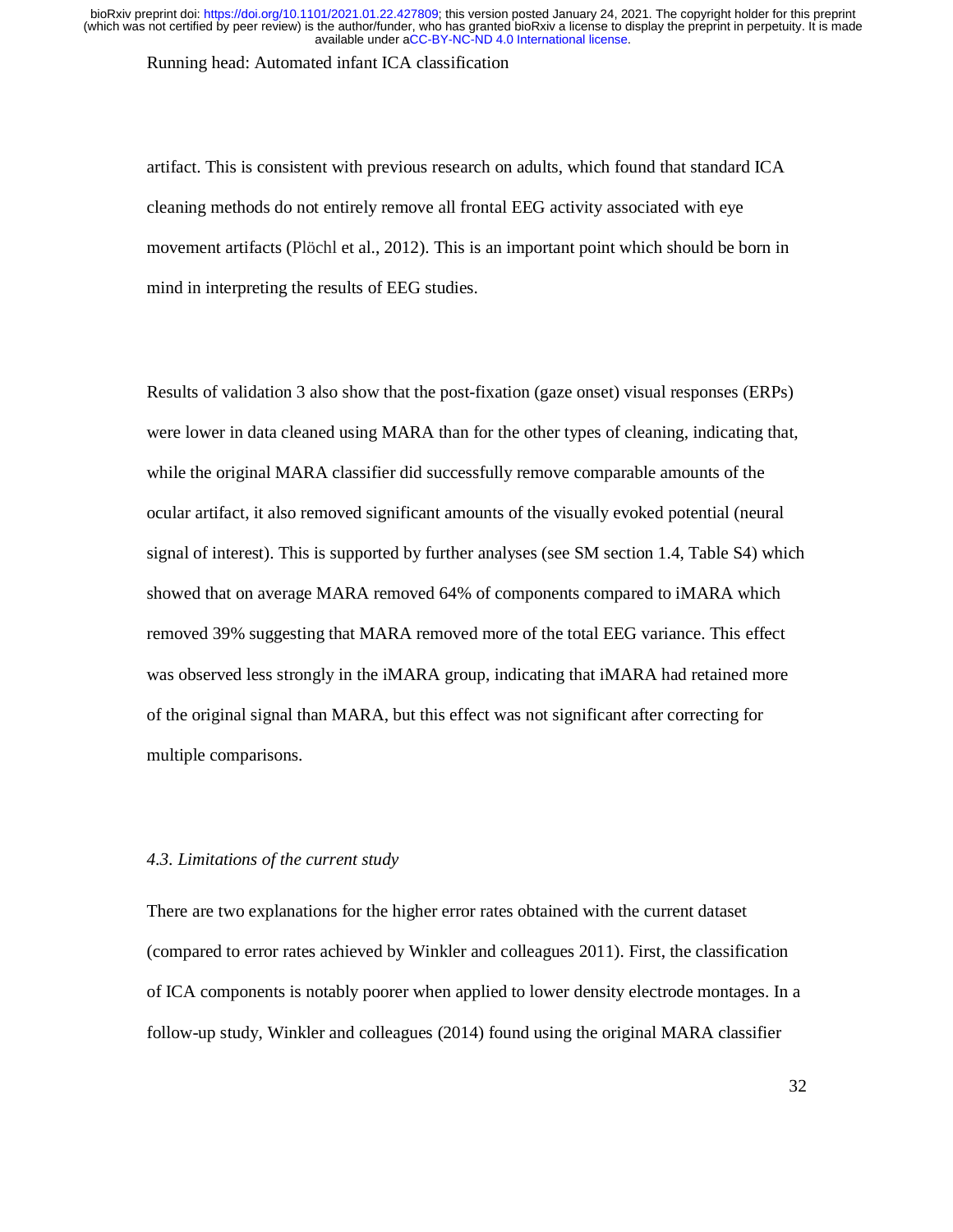Running head: Automated infant ICA classification

that classification error rates increased from 9% to 32% when comparing 104 to 16 channel electrode setups (although for 32 channel setups it was still comparably lower  $\sim$ 13%) (see also SM section 1.6). This is likely due to the worsening performance of the current density norm feature with lower density setups as this feature relies on estimations of source activity and use of algorithms that are generally only recommended and applied on higher (>64) density electrode setups.

The second reason for the poorer performance compared to previous applications could be due to the increased ambiguity when classifying ICA-components from infant compared to adult EEG. This may be one of the reasons why ICA is not as widely applied within paediatric EEG research as it is within adult EEG research. In our data, we found that averaged across multiple independent coders, infant source components could only be classified with an inter-coder error rate of 18%, compared with 15% for adult data. Similar rates were also achieved when we asked the same coder (coder 1) to classify the same samples of ICA-components at a later time point. Here the agreement between coder 1 (first and second time rating the same 384 infant ICA components) was 17%. Therefore, we suggest that ICA-components from infant EEG (particularly recorded using naturalistic paradigms) are fundamentally more ambiguous because they are more likely to contain a mixture of neural data and artifact, and thus are more difficult to classify binarily.

# *4.4. Recommendations for future research*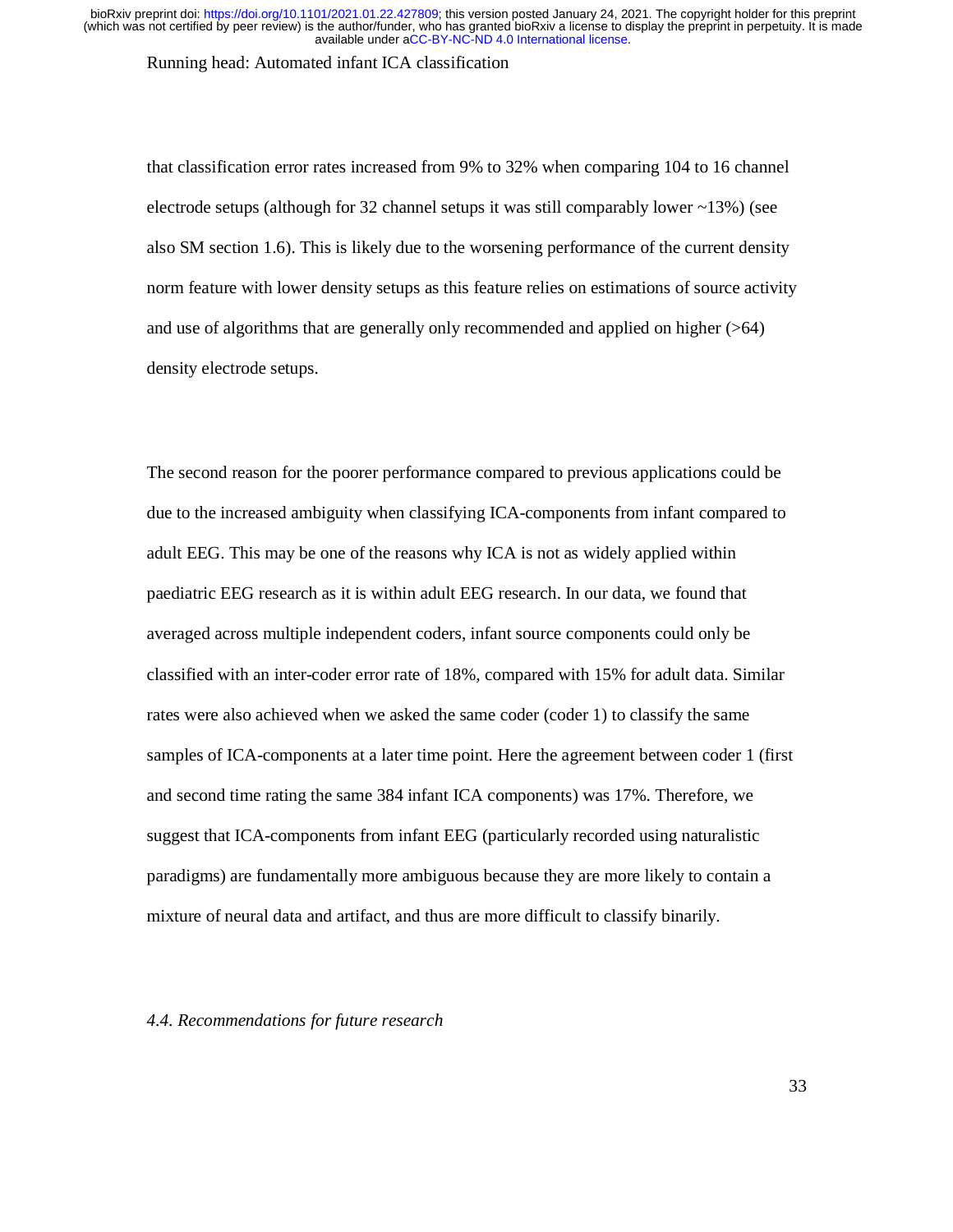Running head: Automated infant ICA classification

Future research might explore the iMARA's ability to separate artifact and neural signals at different frequencies. For example, In SM 1.7 we explore the time-frequency properties of the ERP-responses shown in classifier validation 3. From these plots, it is clear that the classifiers are removing (with varying success) signal that is broadband (i.e., not frequency specific). This may be interesting for future research to explore as eye movements are commonly characterised in time or topographically, but are less often characterised in timefrequency space. Having a clear picture of how ocular artifact in naturalistic data manifests in time-frequency space, as well as, having appropriate tools to identify/ remove it will be of high value to the field going forward. Additionally, it might be useful for future research to integrate iMARA as part of a fully automated EEG pre-processing pipeline either especially for paediatric EEG data or one that is flexible to adult and/or paediatric EEG data.

# **5. Conclusions**

This paper presents an automatic ICA classification tool that was specifically tailored to work with infant EEG datasets and EEG data collected during naturalistic parent-infant interactions. We show that the retrained iMARA classifier achieved low classification errors and was better at cleaning stereotypical artifact from a simple visual attention ERP study than the original MARA, adult-trained classifier.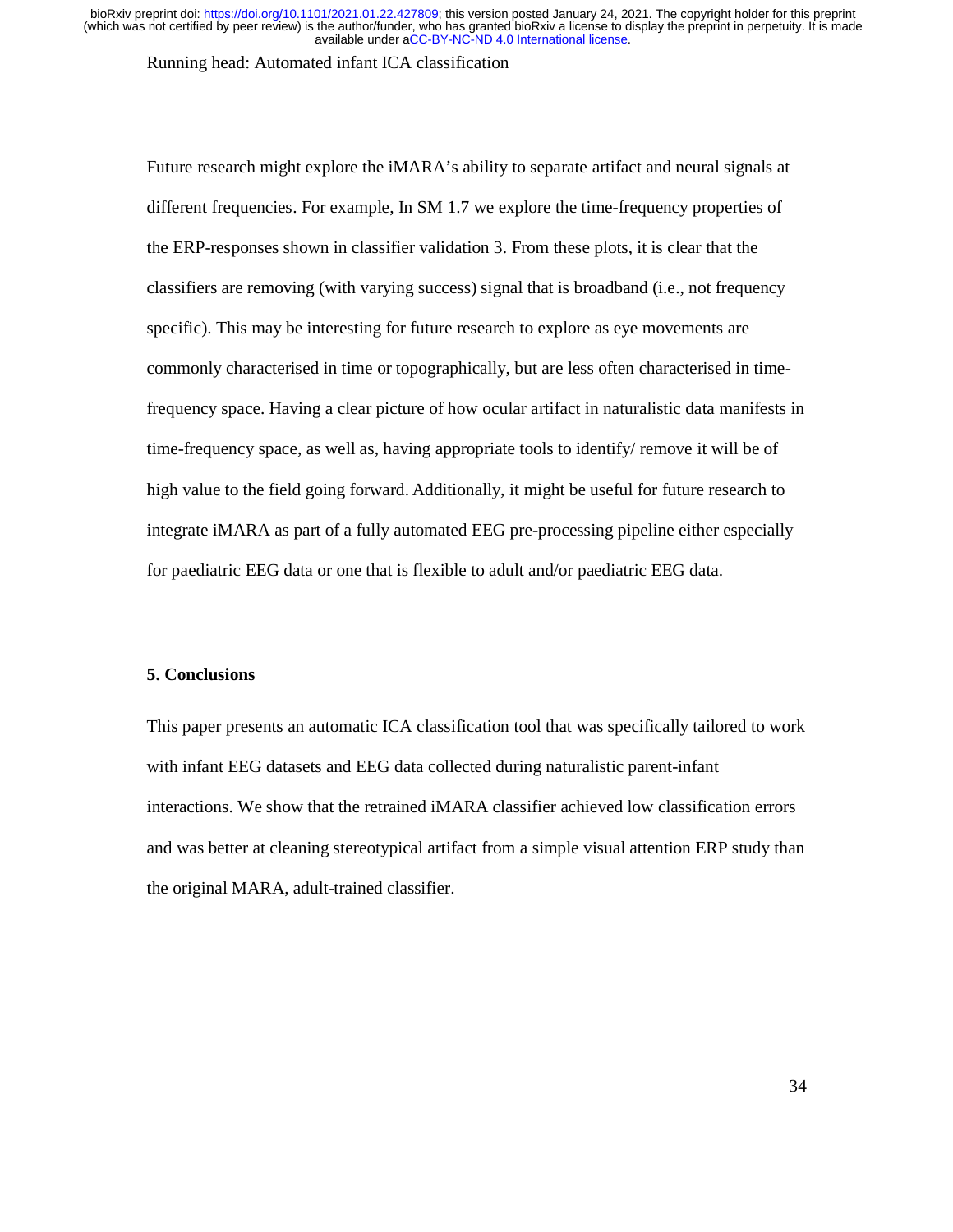Running head: Automated infant ICA classification

# **Acknowledgements**

This research was funded by a Project Grant from the Leverhulme Trust, number RPG-2018-

281. We wish to thank Federica Lamagna and Martina Eliano for contributing to coding the

data. We also wish to thank all families who participated in the research.

# **Competing Interests**

The authors declare no competing interests.

# **Implementation**

All MATLAB functions to run the retrained classification system can be found here [https://github.com/Ira-marriott/iMARA/tree/main]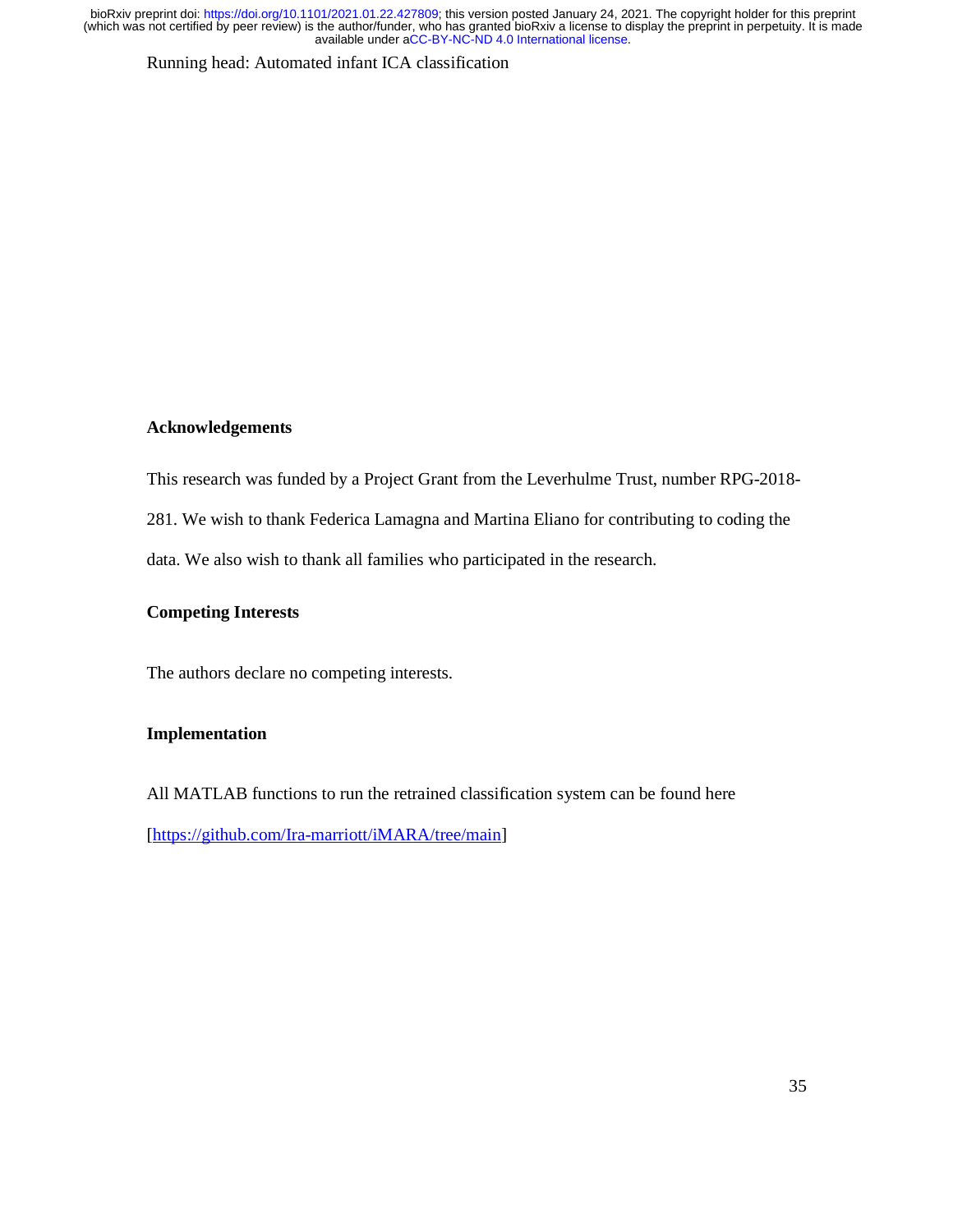Running head: Automated infant ICA classification

# **References**

Bigdely-Shamlo, N., Mullen, T., Kothe, C., Su, K. M., & Robbins, K. A. (2015). The PREP pipeline: standardized pre-processing for large-scale EEG analysis. *Frontiers in neuroinformatics*, *9*, 16.

Chaumon, M., Bishop, D. V., & Busch, N. A. (2015). A practical guide to the selection of independent components of the electroencephalogram for artifact correction. *Journal of neuroscience methods*, *250*, 47-63.

Cohen, M. X. (2014). *Analyzing neural time series data: theory and practice*. MIT press.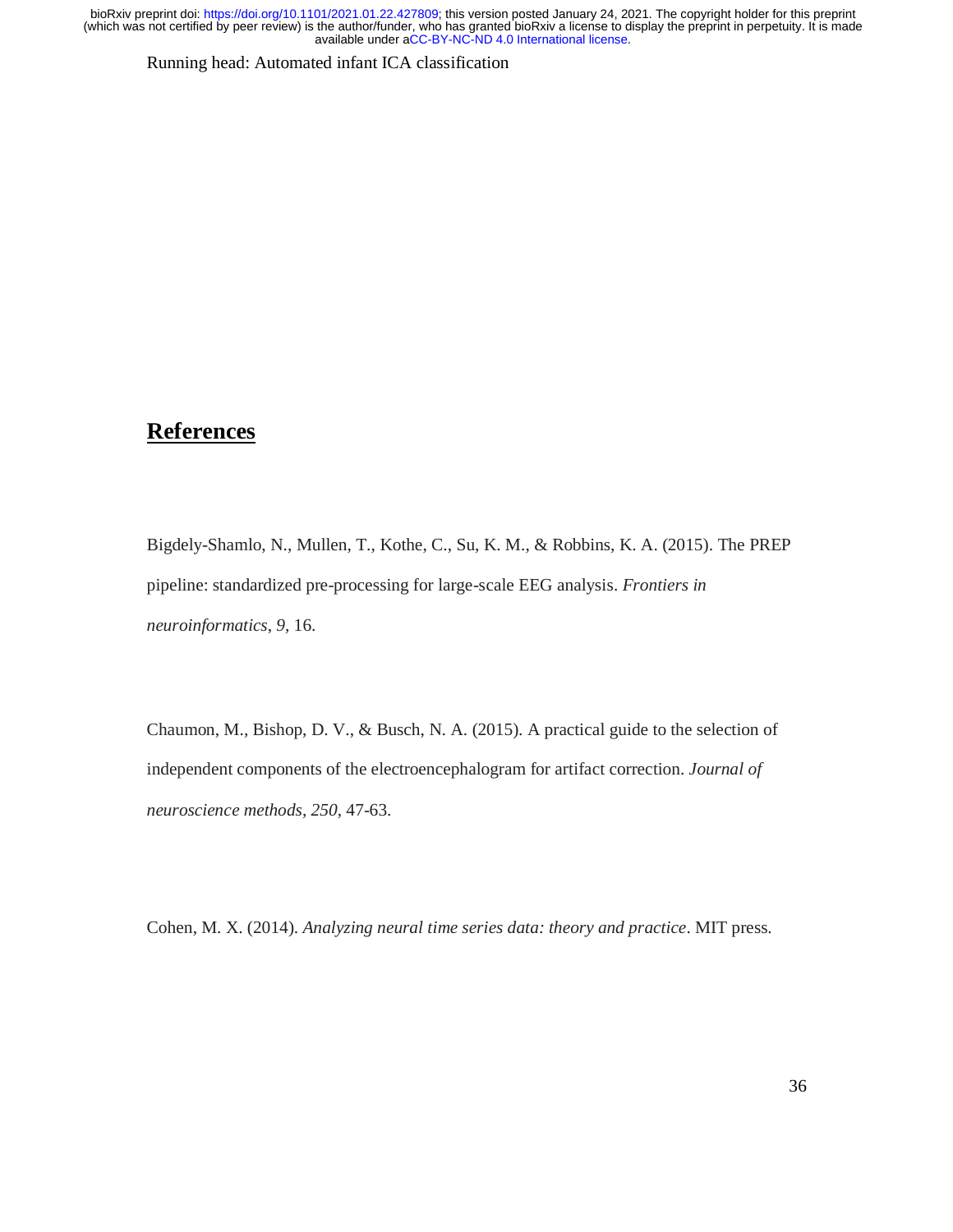Running head: Automated infant ICA classification

Cuevas, K., Cannon, E. N., Yoo, K., & Fox, N. A. (2014). The infant EEG mu rhythm: methodological considerations and best practices. *Developmental Review*, *34*(1), 26-43.

Debnath, R., Buzzell, G. A., Morales, S., Bowers, M. E., Leach, S. C., & Fox, N. A. (2020). The Maryland analysis of developmental EEG (MADE) pipeline. *Psychophysiology*, *57*(6), e13580.

Delorme, A., & Makeig, S. (2004). EEGLAB: an open-source toolbox for analysis of singletrial EEG dynamics including independent component analysis. *Journal of neuroscience methods*, *134*(1), 9-21.

Desjardins, J. A., van Noordt, S., Huberty, S., Segalowitz, S. J., & Elsabbagh, M. (2020). EEG Integrated Platform Lossless (EEG-IP-L) pre-processing pipeline for objective signal quality assessment incorporating data annotation and blind source separation. *Journal of Neuroscience Methods*, *347*, 108961.

Dimigen, O. (2020). Optimizing the ICA-based removal of ocular EEG artifacts from free viewing experiments. *Neuroimage*, *207*, 116117.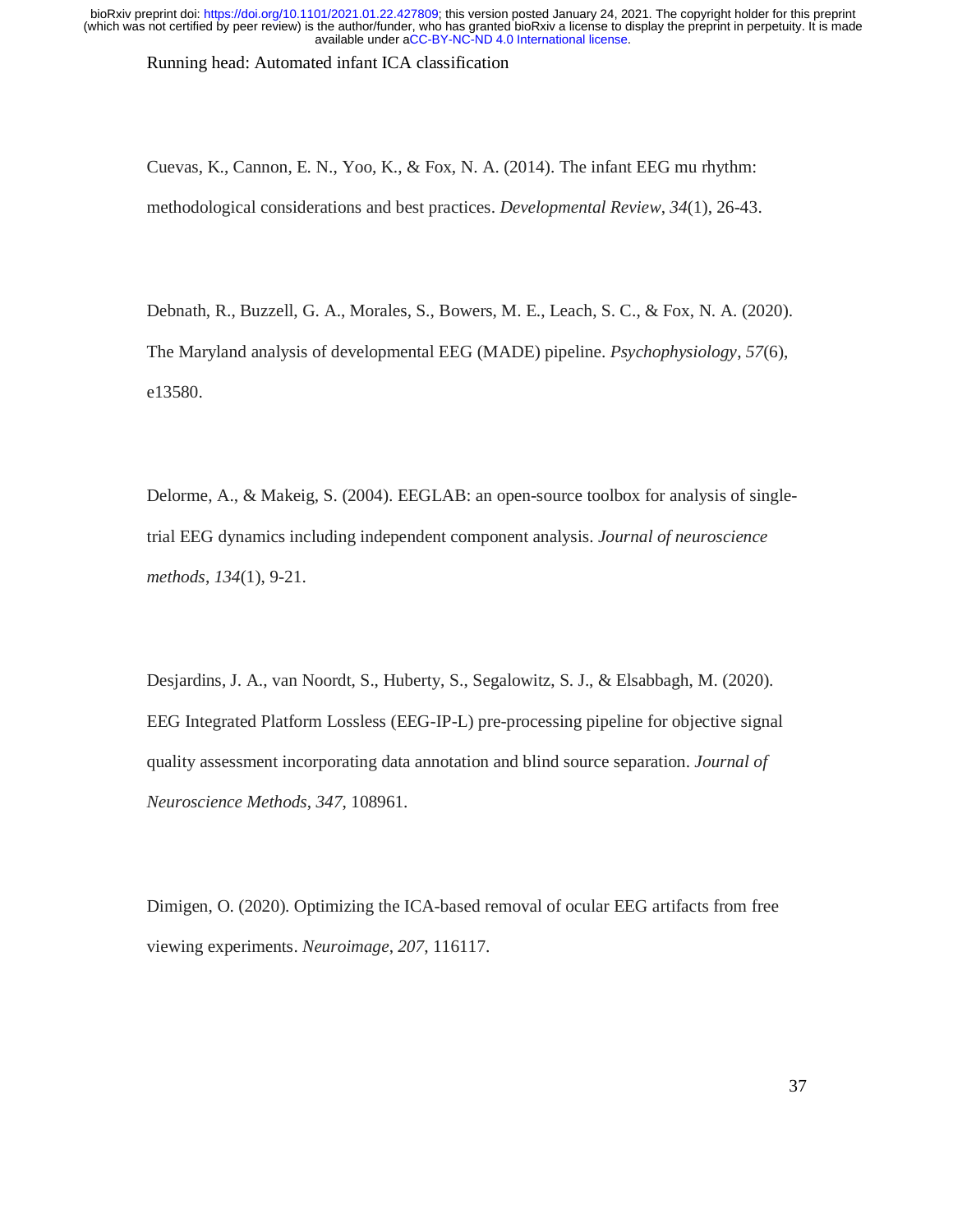Running head: Automated infant ICA classification

Farroni, T., Csibra, G., Simion, F., & Johnson, M. H. (2002). Eye contact detection in humans from birth. *Proceedings of the National academy of sciences*, *99*(14), 9602-9605.

Gabard-Durnam, L. J., Mendez Leal, A. S., Wilkinson, C. L., & Levin, A. R. (2018). The Harvard Automated Processing Pipeline for Electroencephalography (HAPPE): standardized processing software for developmental and high-artifact data. *Frontiers in neuroscience*, *12*, 97.

Georgieva, S., Lester, S., Noreika, V., Yilmaz, M. N., Wass, S., & Leong, V. (2020). Toward the Understanding of Topographical and Spectral Signatures of Infant Movement Artifacts in Naturalistic EEG. *Frontiers in neuroscience*, *14*, 352.

Halder, S., Bensch, M., Mellinger, J., Bogdan, M., Kübler, A., Birbaumer, N., & Rosenstiel, W. (2007). Online artifact removal for brain-computer interfaces using support vector machines and blind source separation. *Computational intelligence and neuroscience*, *2007*.

Holleman, G. A., Hooge, I. T., Kemner, C., & Hessels, R. S. (2020). The 'Real-World Approach'and Its Problems: A Critique of the Term Ecological Validity. *Frontiers in Psychology*, *11*, 721.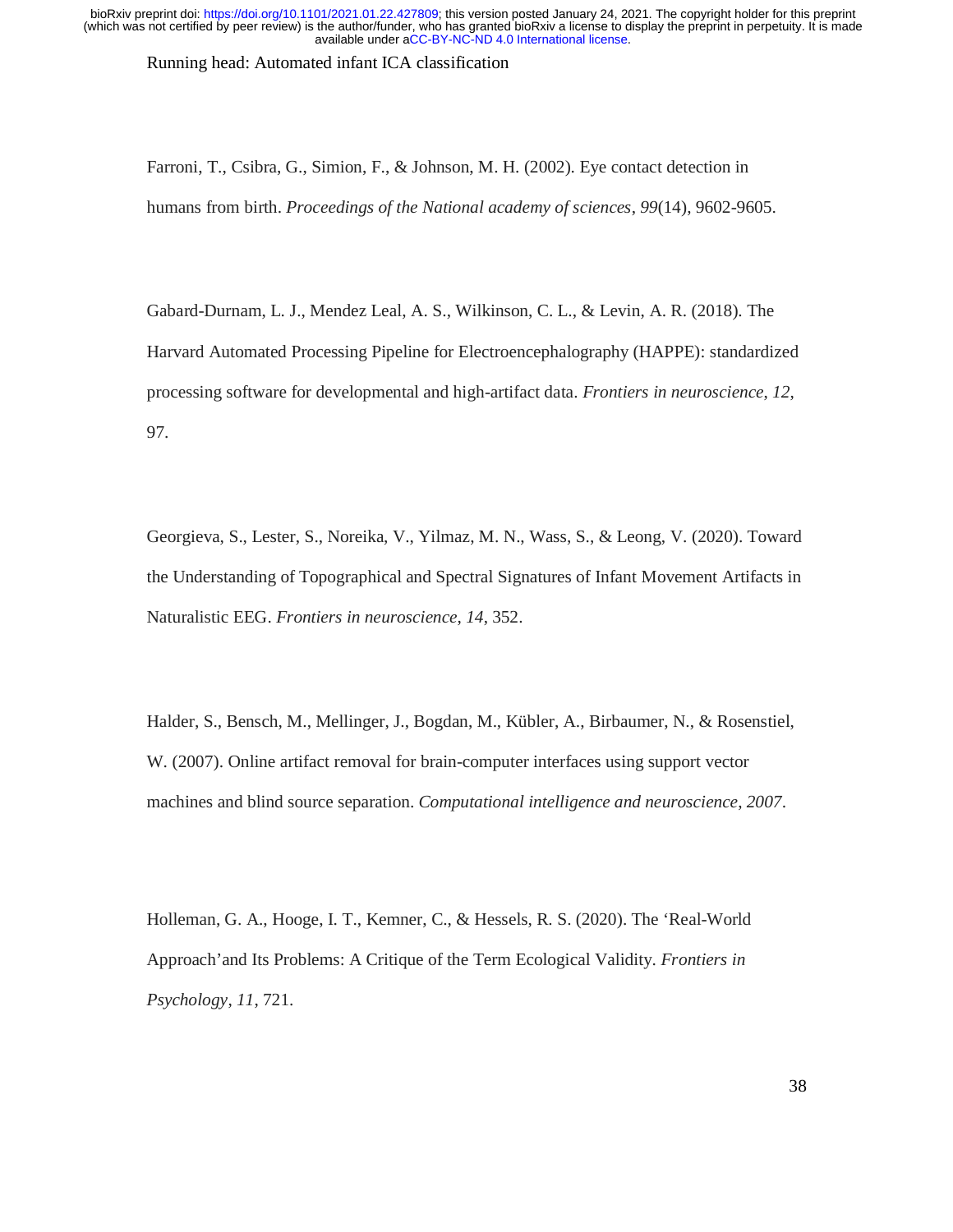Running head: Automated infant ICA classification

Hoormann, J., Falkenstein, M., Schwarzenau, P., & Hohnsbein, J. (1998). Methods for the quantification and statistical testing of ERP differences across conditions. *Behavior Research Methods, Instruments, & Computers*, *30*(1), 103-109.

Jones, E. J., & Johnson, M. H. (2017). Early neurocognitive markers of developmental psychopathology. *The Wiley Handbook of Developmental Psychopathology*, 197-214.

Jones, E. J. H., Goodwin, A., Orekhova, E., Charman, T., Dawson, G., Webb, S. J., & Johnson, M. H. (2020). Infant EEG theta modulation predicts childhood intelligence. *Scientific reports*, *10*(1), 1-10.

Leach, S. C., Morales, S., Bowers, M. E., Buzzell, G. A., Debnath, R., Beall, D., & Fox, N. A. (2020). Adjusting ADJUST: Optimizing the ADJUST algorithm for paediatric data using geodesic nets. *Psychophysiology*, e13566.

Lepage, Jean $\Box$ François, and Hugo Théoret. "EEG evidence for the presence of an action observation–execution matching system in children." *European Journal of Neuroscience* 23.9 (2006): 2505-2510.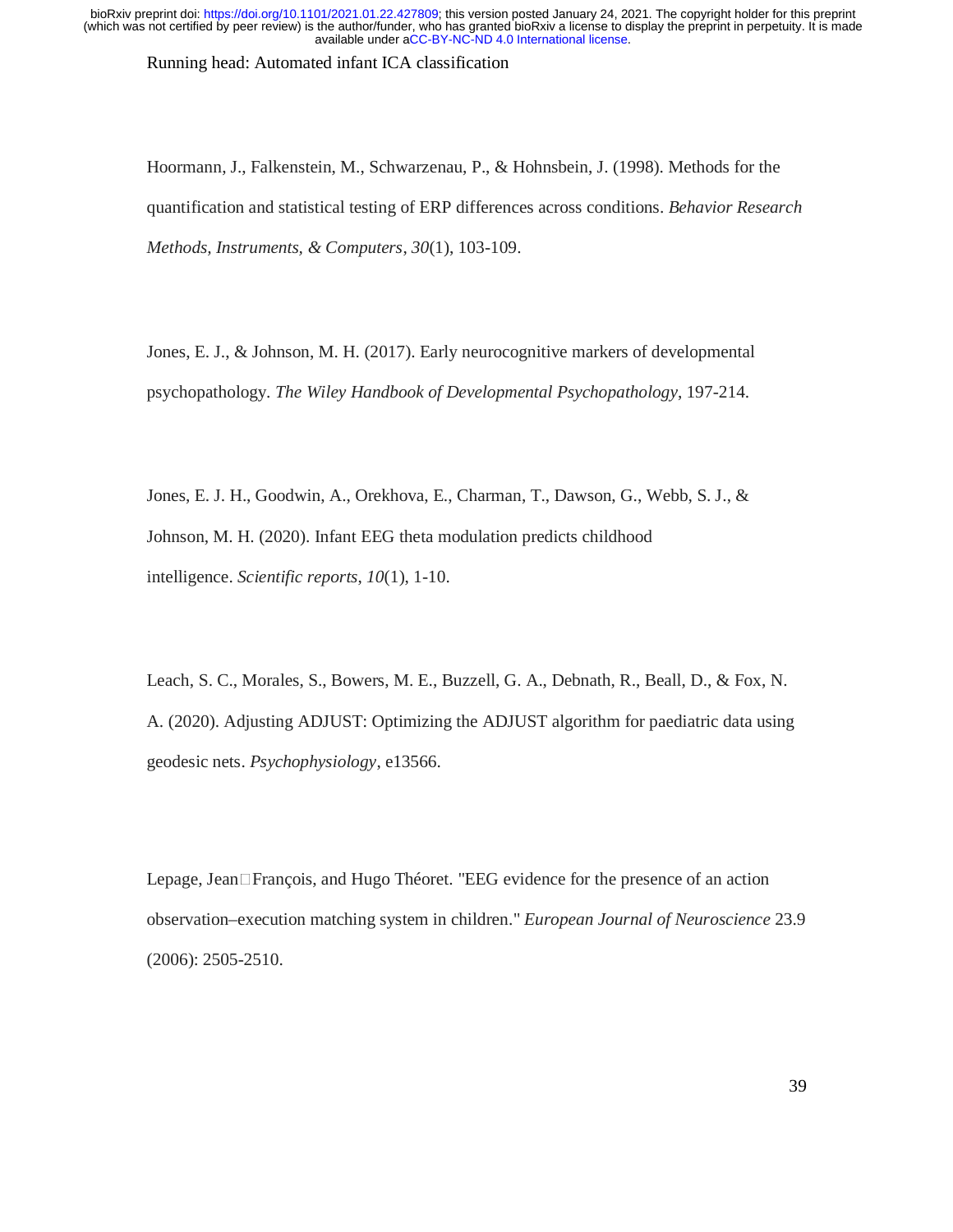Running head: Automated infant ICA classification

Makeig, S., Bell, A. J., Jung, T. P., & Sejnowski, T. J. (1996). Independent component analysis of electroencephalographic data. In *Advances in neural information processing systems*(pp. 145-151).

Marshall, P. J., Bar-Haim, Y., & Fox, N. A. (2002). Development of the EEG from 5 months to 4 years of age. *Clinical Neurophysiology*, *113*(8), 1199-1208.

McHugh, M. L. (2012). Interrater reliability: the kappa statistic. *Biochemia Medica: Biochemia Medica, 22*(3), 276-282.

Mullen, T. (2012). CleanLine EEGLAB plugin. *San Diego, CA: Neuroimaging Informatics Tools and Resources Clearinghouse (NITRC)*.

Plöchl, M., Ossandón, J. P., & König, P. (2012). Combining EEG and eye tracking: identification, characterization, and correction of eye movement artifacts in electroencephalographic data. *Frontiers in human neuroscience*, *6*, 278.

Orekhova, E. V., Elsabbagh, M., Jones, E. J., Dawson, G., Charman, T., & Johnson, M. H. (2014). EEG hyper-connectivity in high-risk infants is associated with later autism. *Journal of neurodevelopmental disorders*, *6*(1), 1-11.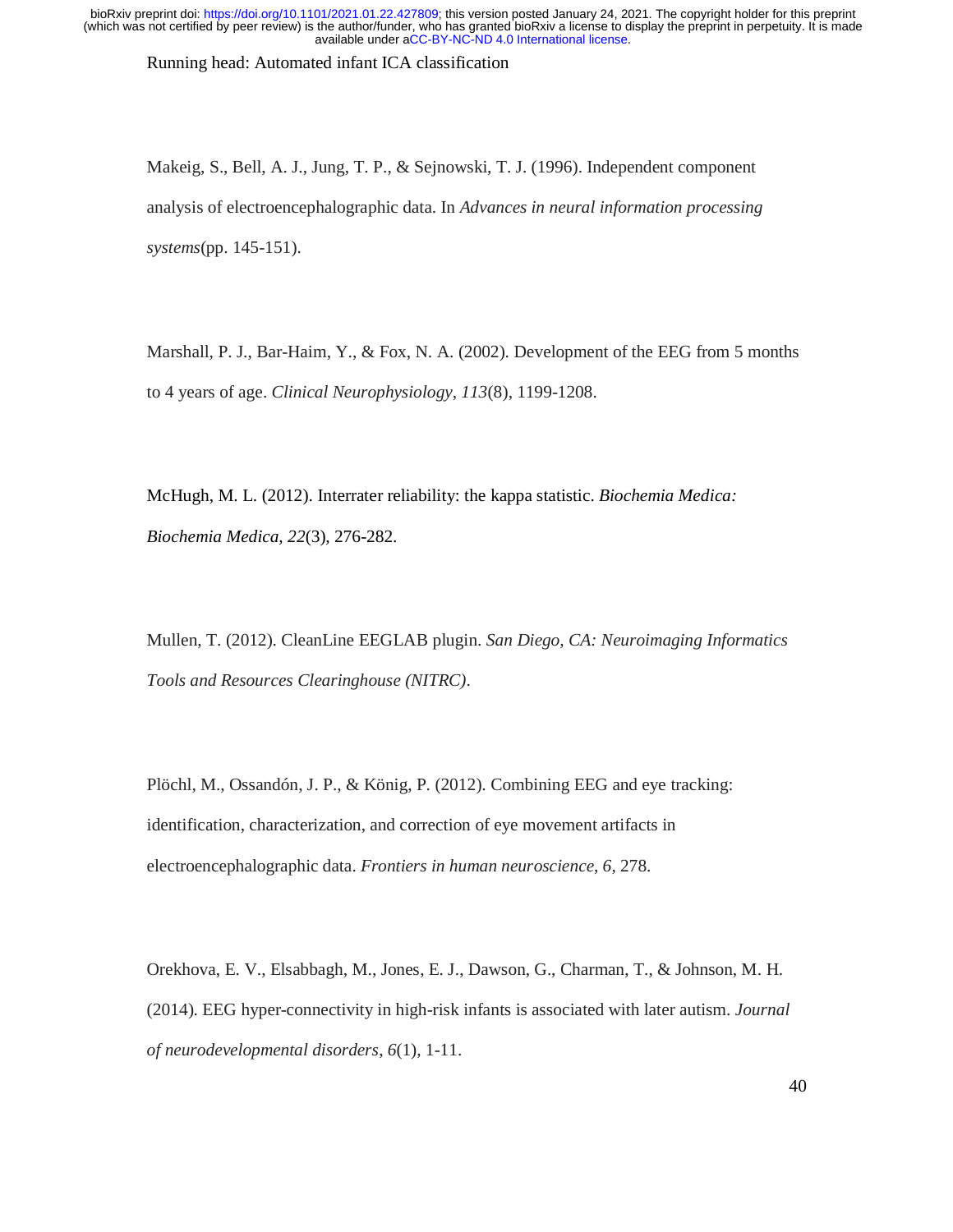Running head: Automated infant ICA classification

Orekhova, E. V., Stroganova, T. A., Posikera, I. N., & Elam, M. (2006). EEG theta rhythm in infants and preschool children. *Clinical Neurophysiology*, *117*(5), 1047-1062.

Piazza, C., Cantiani, C., Miyakoshi, M., Riva, V., Molteni, M., Reni, G., & Makeig, S. (2020). EEG effective source projections are more bilaterally symmetric in infants than in adults. *Frontiers in Human Neuroscience*, *14*.

Risko, E.F., Richardson, D.C., Kingstone, A., 2016. Breaking the Fourth Wall of Cognitive Science: Real-World Social Attention and the Dual Function of Gaze. *Curr. Dir. Psychol. Sci*. 25, 70–74. https://doi.org/10.1177/0963721415617806

Rutledge, D. N., & Bouveresse, D. J. R. (2013). Independent components analysis with the JADE algorithm. *TrAC Trends in Analytical Chemistry*, *50*, 22-32.

Stroganova, T. A., Orekhova, E. V., & Posikera, I. N. (1999). EEG alpha rhythm in infants. *Clinical Neurophysiology*, *110*(6), 997-1012.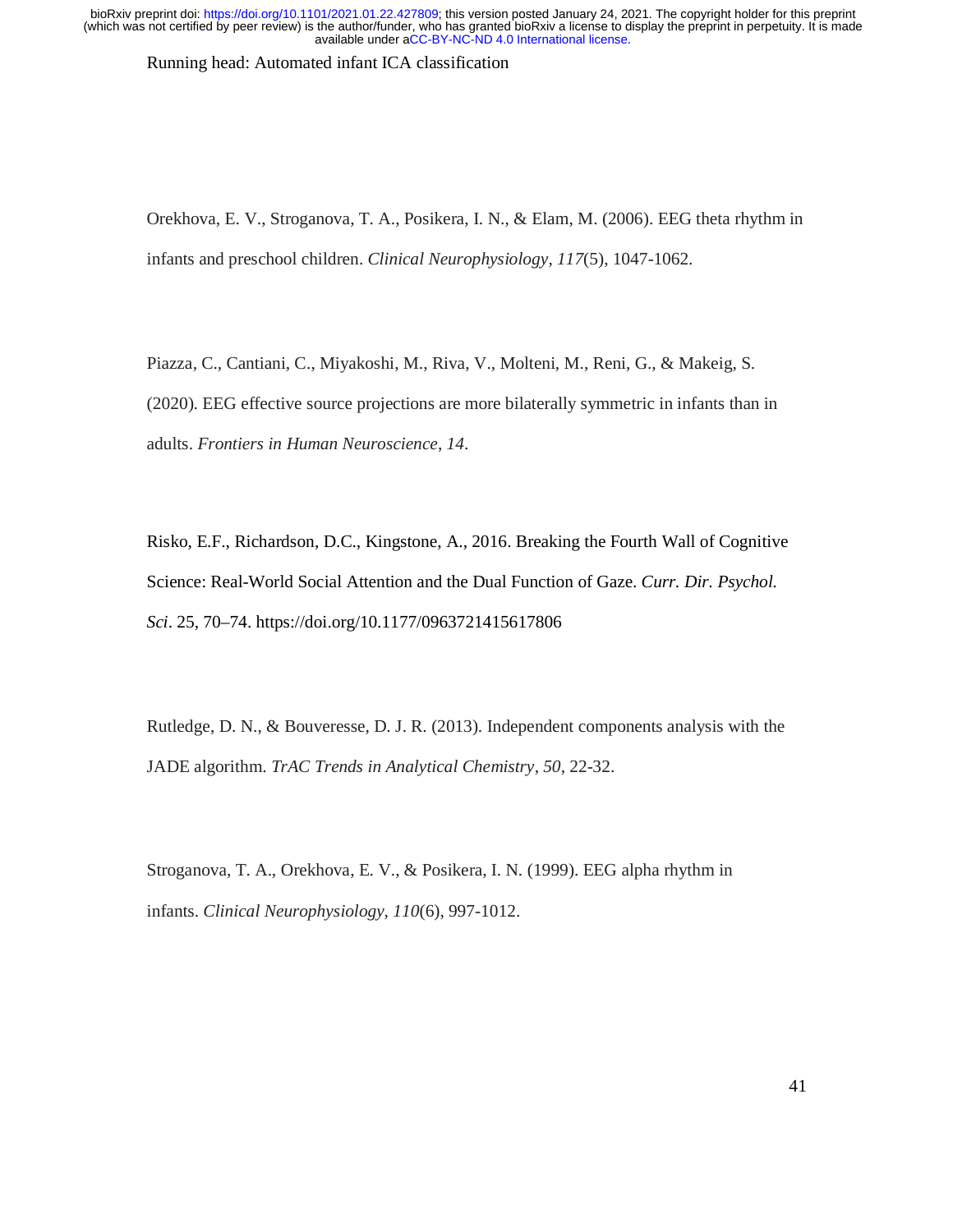Running head: Automated infant ICA classification

Wass, S. V., Noreika, V., Georgieva, S., Clackson, K., Brightman, L., Nutbrown, R., ... & Leong, V. (2018). Parental neural responsivity to infants' visual attention: how mature brains influence immature brains during social interaction. *PLoS biology*, *16*(12), e2006328.

Wass, S. V., Whitehorn, M., Haresign, I. M., Phillips, E., & Leong, V. (2020). Interpersonal neural entrainment during early social interaction. *Trends in cognitive sciences*, *24*(4), 329- 342.

Webb, S. J., Bernier, R., Henderson, H. A., Johnson, M. H., Jones, E. J., Lerner, M. D., ... & Westerfield, M. (2015). Guidelines and best practices for electrophysiological data collection, analysis and reporting in autism. *Journal of autism and developmental disorders*, *45*(2), 425- 443.

Widmann, A., & Schröger, E. (2012). Filter effects and filter artifacts in the analysis of electrophysiological data. *Frontiers in psychology*, *3*, 233.

Winkler, I., Brandl, S., Horn, F., Waldburger, E., Allefeld, C., & Tangermann, M. (2014). Robust artifactual independent component classification for BCI practitioners. *Journal of neural engineering*, *11*(3), 035013.